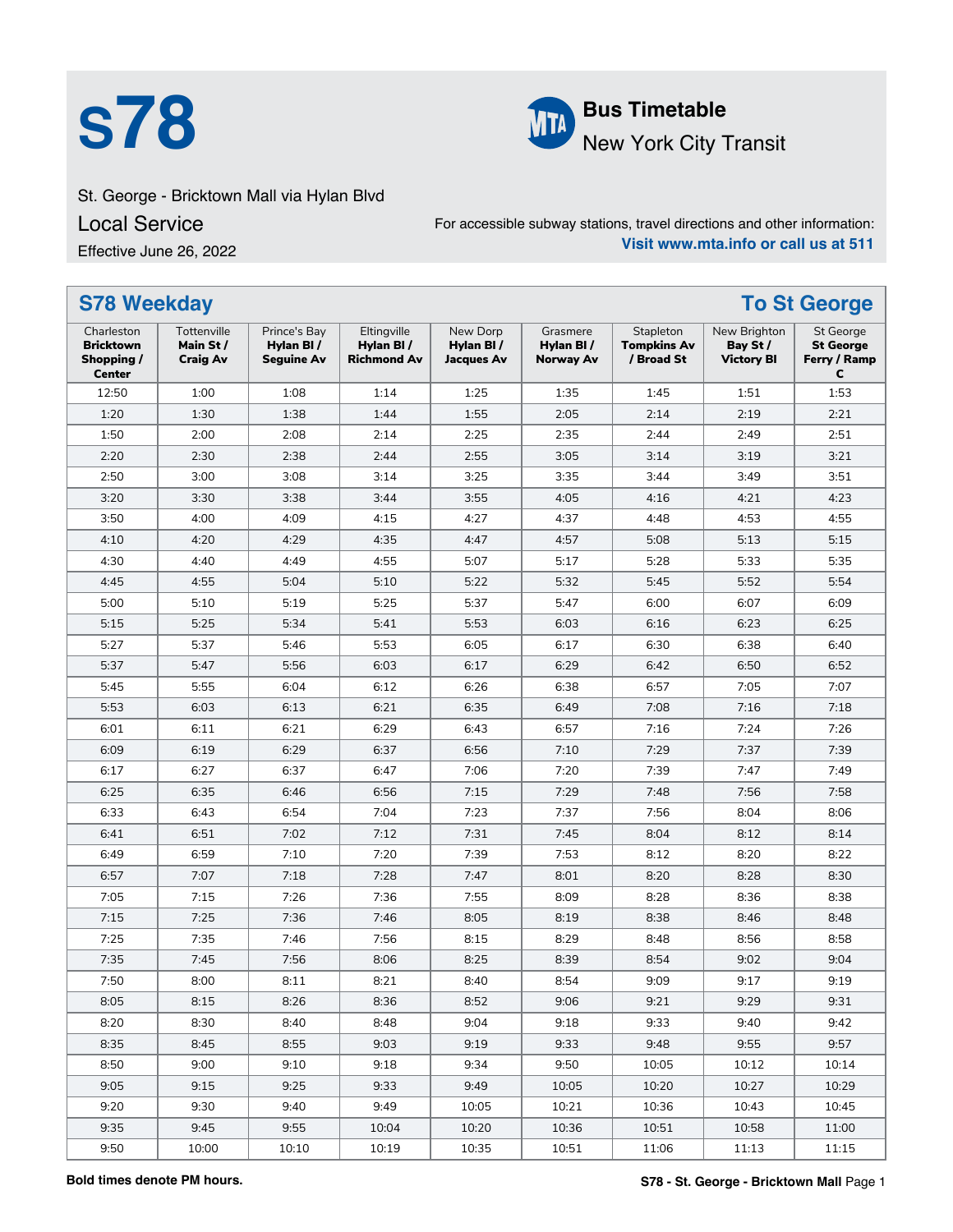| Charleston<br><b>Bricktown</b><br>Shopping /<br><b>Center</b> | Tottenville<br>Main St/<br><b>Craig Av</b> | Prince's Bay<br>Hylan BI/<br>Seguine Av | Eltingville<br>Hylan BI/<br><b>Richmond Av</b> | New Dorp<br>Hylan BI/<br><b>Jacques Av</b> | Grasmere<br>Hylan BI/<br>Norway Av | Stapleton<br><b>Tompkins Av</b><br>/ Broad St | New Brighton<br>Bay St /<br><b>Victory BI</b> | <b>St George</b><br><b>St George</b><br>Ferry / Ramp<br>C |
|---------------------------------------------------------------|--------------------------------------------|-----------------------------------------|------------------------------------------------|--------------------------------------------|------------------------------------|-----------------------------------------------|-----------------------------------------------|-----------------------------------------------------------|
| 10:05                                                         | 10:15                                      | 10:25                                   | 10:34                                          | 10:50                                      | 11:06                              | 11:21                                         | 11:28                                         | 11:30                                                     |
| 10:20                                                         | 10:30                                      | 10:40                                   | 10:49                                          | 11:05                                      | 11:21                              | 11:36                                         | 11:43                                         | 11:45                                                     |
| 10:35                                                         | 10:45                                      | 10:55                                   | 11:04                                          | 11:20                                      | 11:36                              | 11:51                                         | 11:58                                         | 12:00                                                     |
| 10:50                                                         | 11:00                                      | 11:10                                   | 11:19                                          | 11:35                                      | 11:51                              | 12:06                                         | 12:13                                         | 12:15                                                     |
| 11:05                                                         | 11:15                                      | 11:25                                   | 11:34                                          | 11:50                                      | 12:06                              | 12:21                                         | 12:28                                         | 12:30                                                     |
| 11:20                                                         | 11:30                                      | 11:40                                   | 11:49                                          | 12:05                                      | 12:22                              | 12:37                                         | 12:44                                         | 12:46                                                     |
| 11:35                                                         | 11:45                                      | 11:55                                   | 12:04                                          | 12:20                                      | 12:37                              | 12:52                                         | 12:59                                         | 1:01                                                      |
| 11:50                                                         | 12:00                                      | 12:10                                   | 12:20                                          | 12:36                                      | 12:53                              | 1:08                                          | 1:15                                          | 1:17                                                      |
| 12:05                                                         | 12:15                                      | 12:25                                   | 12:35                                          | 12:51                                      | 1:08                               | 1:24                                          | 1:31                                          | 1:33                                                      |
| 12:20                                                         | 12:30                                      | 12:40                                   | 12:50                                          | 1:06                                       | 1:24                               | 1:40                                          | 1:47                                          | 1:49                                                      |
| 12:35                                                         | 12:45                                      | 12:55                                   | 1:05                                           | 1:22                                       | 1:40                               | 1:56                                          | 2:03                                          | 2:05                                                      |
| 12:50                                                         | 1:00                                       | 1:11                                    | 1:21                                           | 1:38                                       | 1:56                               | 2:12                                          | 2:19                                          | 2:21                                                      |
| 1:05                                                          | 1:15                                       | 1:26                                    | 1:36                                           | 1:53                                       | 2:11                               | 2:29                                          | 2:36                                          | 2:38                                                      |
| 1:20                                                          | 1:30                                       | 1:41                                    | 1:51                                           | 2:08                                       | 2:26                               | 2:44                                          | 2:51                                          | 2:53                                                      |
| 1:35                                                          | 1:45                                       | 1:56                                    | 2:06                                           | 2:24                                       | 2:42                               | 3:00                                          | 3:08                                          | 3:10                                                      |
| 1:50                                                          | 2:00                                       | 2:11                                    | 2:22                                           | 2:40                                       | 2:58                               | 3:16                                          | 3:24                                          | 3:26                                                      |
| 2:05                                                          | 2:15                                       | 2:26                                    | 2:37                                           | 2:55                                       | 3:13                               | 3:30                                          | 3:38                                          | 3:40                                                      |
| 2:20                                                          | 2:30                                       | 2:41                                    | 2:52                                           | 3:10                                       | 3:28                               | 3:45                                          | 3:53                                          | 3:55                                                      |
| 2:33                                                          | 2:43                                       | 2:54                                    | 3:05                                           | 3:22                                       | 3:40                               | 3:57                                          | 4:05                                          | 4:07                                                      |
| 2:48                                                          | 2:58                                       | 3:09                                    | 3:19                                           | 3:36                                       | 3:54                               | 4:11                                          | 4:19                                          | 4:21                                                      |
| 3:03                                                          | 3:13                                       | 3:24                                    | 3:34                                           | 3:51                                       | 4:09                               | 4:26                                          | 4:34                                          | 4:36                                                      |
| 3:18                                                          | 3:28                                       | 3:39                                    | 3:49                                           | 4:06                                       | 4:24                               | 4:41                                          | 4:49                                          | 4:51                                                      |
| 3:33                                                          | 3:43                                       | 3:54                                    | 4:04                                           | 4:21                                       | 4:39                               | 4:56                                          | 5:04                                          | 5:06                                                      |
| 3:48                                                          | 3:58                                       | 4:09                                    | 4:19                                           | 4:36                                       | 4:54                               | 5:11                                          | 5:19                                          | 5:21                                                      |
| 4:03                                                          | 4:13                                       | 4:24                                    | 4:34                                           | 4:51                                       | 5:09                               | 5:26                                          | 5:34                                          | 5:36                                                      |
| 4:18                                                          | 4:28                                       | 4:39                                    | 4:49                                           | 5:06                                       | 5:24                               | 5:41                                          | 5:48                                          | 5:50                                                      |
| 4:33                                                          | 4:43                                       | 4:54                                    | 5:04                                           | 5:21                                       | 5:39                               | 5:54                                          | 6:01                                          | 6:03                                                      |
| 4:48                                                          | 4:58                                       | 5:09                                    | 5:19                                           | 5:36                                       | 5:52                               | 6:07                                          | 6:14                                          | 6:16                                                      |
| 5:03                                                          | 5:13                                       | 5:24                                    | 5:34                                           | 5:49                                       | 6:05                               | 6:20                                          | 6:27                                          | 6:29                                                      |
| 5:18                                                          | 5:28                                       | 5:39                                    | 5:48                                           | 6:03                                       | 6:19                               | 6:34                                          | 6:41                                          | 6:43                                                      |
| 5:40<br>6:10                                                  | 5:50<br>6:20                               | 6:01                                    | 6:10                                           | 6:25                                       | 6:41                               | 6:56<br>7:26                                  | 7:03                                          | 7:05                                                      |
| 6:40                                                          | 6:50                                       | 6:31<br>7:01                            | 6:40<br>7:10                                   | 6:55<br>7:25                               | 7:11<br>7:41                       | 7:55                                          | 7:33<br>8:01                                  | 7:35<br>8:03                                              |
| 7:10                                                          | 7:20                                       | 7:31                                    | 7:40                                           | 7:54                                       | 8:09                               | 8:23                                          | 8:29                                          | 8:31                                                      |
| 7:40                                                          | 7:50                                       | 8:00                                    | 8:09                                           | 8:23                                       | 8:38                               | 8:52                                          | 8:58                                          | 9:00                                                      |
| 8:10                                                          | 8:20                                       | 8:30                                    | 8:39                                           | 8:53                                       | 9:08                               | 9:22                                          | 9:28                                          | 9:30                                                      |
| 8:40                                                          | 8:50                                       | 9:00                                    | 9:09                                           | 9:23                                       | 9:38                               | 9:52                                          | 9:58                                          | 10:00                                                     |
| 9:10                                                          | 9:20                                       | 9:30                                    | 9:39                                           | 9:53                                       | 10:08                              | 10:20                                         | 10:26                                         | 10:28                                                     |
| 9:40                                                          | 9:50                                       | 10:00                                   | 10:07                                          | 10:20                                      | 10:33                              | 10:45                                         | 10:51                                         | 10:53                                                     |
| 10:12                                                         | 10:22                                      | 10:31                                   | 10:38                                          | 10:51                                      | 11:04                              | 11:16                                         | 11:22                                         | 11:24                                                     |
| 10:45                                                         | 10:55                                      | 11:04                                   | 11:11                                          | 11:24                                      | 11:37                              | 11:49                                         | 11:55                                         | 11:57                                                     |
| 11:15                                                         | 11:25                                      | 11:34                                   | 11:41                                          | 11:54                                      | 12:07                              | 12:17                                         | 12:22                                         | 12:24                                                     |
| 11:45                                                         | 11:55                                      | 12:04                                   | 12:10                                          | 12:23                                      | 12:35                              | 12:45                                         | 12:50                                         | 12:52                                                     |
| 12:15                                                         | 12:25                                      | 12:34                                   | 12:40                                          | 12:53                                      | 1:05                               | 1:15                                          | 1:20                                          | 1:22                                                      |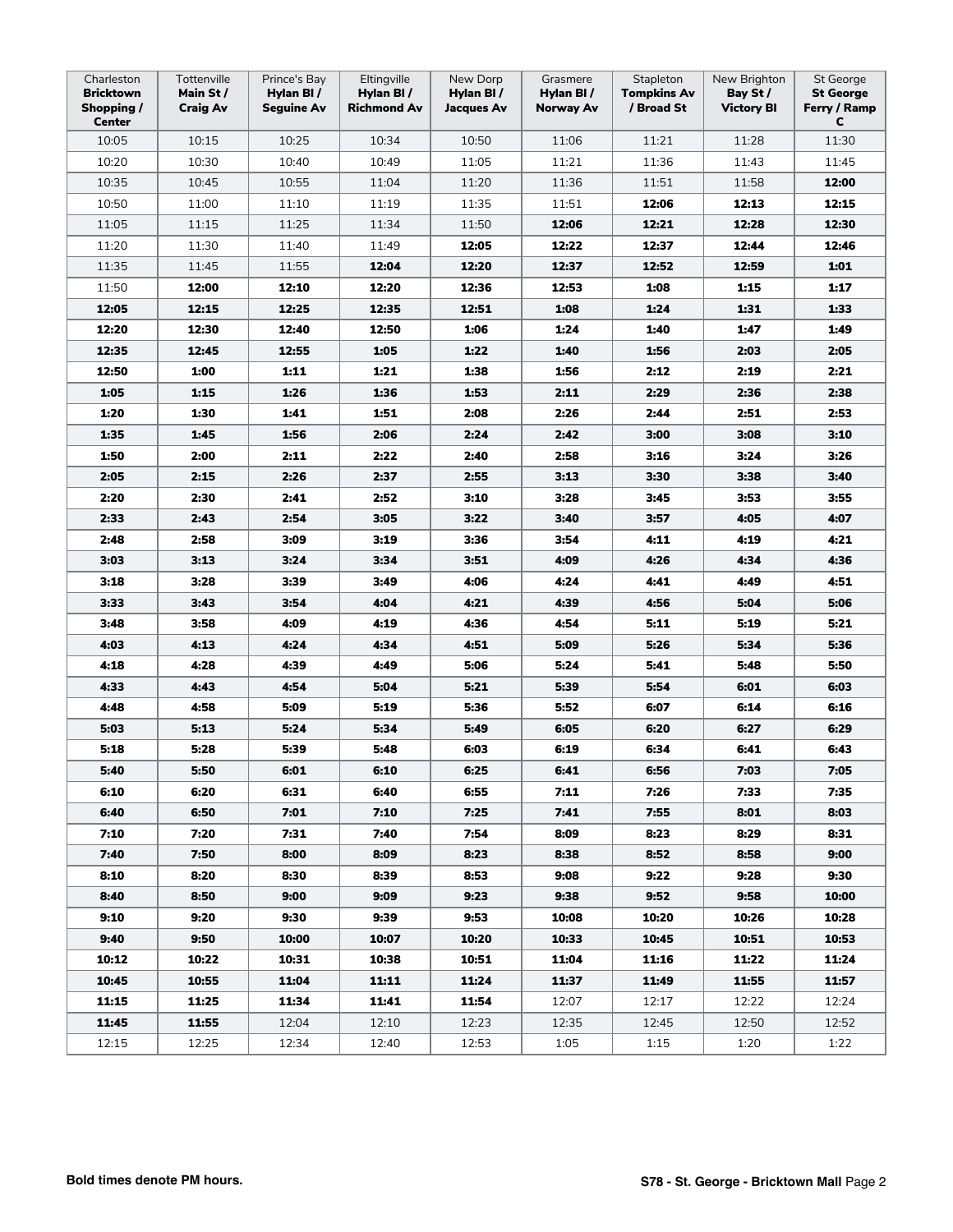|                                                                         | <b>S78 Weekday</b>                               |                                                  |                                                       |                                |                                          |                                                |                                            | <b>To Bricktown Mall</b>                       |                                             |                                                             |  |  |  |
|-------------------------------------------------------------------------|--------------------------------------------------|--------------------------------------------------|-------------------------------------------------------|--------------------------------|------------------------------------------|------------------------------------------------|--------------------------------------------|------------------------------------------------|---------------------------------------------|-------------------------------------------------------------|--|--|--|
| St George<br><b>St George</b><br>Ferry /<br><b>Ramp C</b><br><b>S78</b> | New<br>Brighton<br>Victory BI /<br><b>Bay St</b> | Stapleton<br><b>Tompkins</b><br>Av / Broad<br>St | Concord<br>Hylan BI/<br><b>Narrows</b><br><b>Rd S</b> | Hylan BI/<br><b>Steuben St</b> | Grasmere<br>Hylan BI/<br><b>Clove Rd</b> | New Dorp<br>Hylan BI/<br><b>New Dorp</b><br>La | Eltingville<br>Hylan BI/<br>Richmond<br>Av | Prince's Bay<br>Hylan BI/<br><b>Seguine Av</b> | Tottenville<br><b>Amboy Rd</b><br>/ Main St | Charleston<br><b>Bricktown</b><br><b>Shopping</b><br>Center |  |  |  |
| 2:00                                                                    | 2:02                                             | 2:07                                             | 2:13                                                  | 2:16                           | 2:17                                     | 2:27                                           | 2:36                                       | 2:42                                           | 2:50                                        | 3:00                                                        |  |  |  |
| 2:30                                                                    | 2:32                                             | 2:37                                             | 2:42                                                  | 2:45                           | 2:46                                     | 2:54                                           | 3:03                                       | 3:09                                           | 3:17                                        | 3:27                                                        |  |  |  |
| 3:00                                                                    | 3:02                                             | 3:07                                             | 3:12                                                  | 3:15                           | 3:16                                     | 3:24                                           | 3:33                                       | 3:39                                           | 3:47                                        | 3:57                                                        |  |  |  |
| 3:30                                                                    | 3:32                                             | 3:37                                             | 3:42                                                  | 3:45                           | 3:46                                     | 3:54                                           | 4:03                                       | 4:09                                           | 4:17                                        | 4:27                                                        |  |  |  |
| 4:00                                                                    | 4:02                                             | 4:07                                             | 4:12                                                  | 4:15                           | 4:16                                     | 4:24                                           | 4:33                                       | 4:39                                           | 4:47                                        | 4:57                                                        |  |  |  |
| 4:30                                                                    | 4:32                                             | 4:37                                             | 4:44                                                  | 4:47                           | 4:48                                     | 4:59                                           | 5:11                                       | 5:17                                           | 5:25                                        | 5:35                                                        |  |  |  |
| 5:00                                                                    | 5:02                                             | 5:07                                             | 5:14                                                  | 5:17                           | 5:18                                     | 5:29                                           | 5:41                                       | 5:49                                           | 5:59                                        | 6:09                                                        |  |  |  |
| 5:30                                                                    | 5:32                                             | 5:38                                             | 5:46                                                  | 5:50                           | 5:51                                     | 6:04                                           | 6:17                                       | 6:25                                           | 6:35                                        | 6:45                                                        |  |  |  |
| 6:00                                                                    | 6:02                                             | 6:08                                             | 6:16                                                  | 6:20                           | 6:21                                     | 6:34                                           | 6:48                                       | 6:57                                           | 7:08                                        | 7:18                                                        |  |  |  |
| 6:12                                                                    | 6:14                                             | 6:20                                             | 6:28                                                  | 6:32                           | 6:33                                     | 6:48                                           | 7:02                                       | 7:12                                           | 7:24                                        | 7:34                                                        |  |  |  |
| 6:22                                                                    | 6:24                                             | 6:30                                             | 6:40                                                  | 6:45                           | 6:46                                     | 7:01                                           | 7:16                                       | 7:26                                           | 7:38                                        | 7:48                                                        |  |  |  |
| 6:30                                                                    | 6:32                                             | 6:40                                             | 6:50                                                  | 6:55                           | 6:56                                     | 7:11                                           | 7:26                                       | 7:36                                           | 7:48                                        | 7:58                                                        |  |  |  |
| 6:38                                                                    | 6:40                                             | 6:48                                             | 6:58                                                  | 7:03                           | 7:04                                     | 7:20                                           | 7:35                                       | 7:45                                           | 7:57                                        | 8:07                                                        |  |  |  |
| 6:46                                                                    | 6:48                                             | 6:56                                             | 7:06                                                  | 7:13                           | 7:14                                     | 7:30                                           | 7:45                                       | 7:55                                           | 8:07                                        | 8:17                                                        |  |  |  |
| 6:54                                                                    | 6:56                                             | 7:04                                             | 7:15                                                  | 7:22                           | 7:23                                     | 7:39                                           | 7:54                                       | 8:04                                           | 8:15                                        | 8:25                                                        |  |  |  |
| 7:02                                                                    | 7:05                                             | 7:14                                             | 7:25                                                  | 7:32                           | 7:33                                     | 7:49                                           | 8:04                                       | 8:13                                           | 8:24                                        | 8:34                                                        |  |  |  |
| 7:10                                                                    | 7:13                                             | 7:22                                             | 7:33                                                  | 7:40                           | 7:41                                     | 7:57                                           | 8:12                                       | 8:21                                           | 8:32                                        | 8:42                                                        |  |  |  |
| 7:20                                                                    | 7:23                                             | 7:32                                             | 7:43                                                  | 7:50                           | 7:51                                     | 8:07                                           | 8:22                                       | 8:31                                           | 8:42                                        | 8:52                                                        |  |  |  |
| 7:30                                                                    | 7:33                                             | 7:42                                             | 7:53                                                  | 8:00                           | 8:01                                     | 8:17                                           | 8:32                                       | 8:41                                           | 8:52                                        | 9:02                                                        |  |  |  |
| 7:45                                                                    | 7:48                                             | 7:57                                             | 8:08                                                  | 8:14                           | 8:15                                     | 8:31                                           | 8:45                                       | 8:54                                           | 9:05                                        | 9:15                                                        |  |  |  |
| 8:00                                                                    | 8:03                                             | 8:12                                             | 8:23                                                  | 8:29                           | 8:30                                     | 8:45                                           | 8:59                                       | 9:08                                           | 9:19                                        | 9:29                                                        |  |  |  |
| 8:15                                                                    | 8:18                                             | 8:27                                             | 8:38                                                  | 8:42                           | 8:43                                     | 8:58                                           | 9:12                                       | 9:21                                           | 9:32                                        | 9:42                                                        |  |  |  |
| 8:30                                                                    | 8:33                                             | 8:41                                             | 8:50                                                  | 8:54                           | 8:55                                     | 9:10                                           | 9:24                                       | 9:33                                           | 9:43                                        | 9:53                                                        |  |  |  |
| 8:45                                                                    | 8:48                                             | 8:56                                             | 9:05                                                  | 9:09                           | 9:10                                     | 9:25                                           | 9:39                                       | 9:47                                           | 9:57                                        | 10:07                                                       |  |  |  |
| 9:00                                                                    | 9:03                                             | 9:11                                             | 9:20                                                  | 9:24                           | 9:25                                     | 9:40                                           | 9:54                                       | 10:02                                          | 10:12                                       | 10:22                                                       |  |  |  |
| 9:15                                                                    | 9:18                                             | 9:26                                             | 9:35                                                  | 9:39                           | 9:40                                     | 9:55                                           | 10:09                                      | 10:17                                          | 10:27                                       | 10:37                                                       |  |  |  |
| 9:30                                                                    | 9:33                                             | 9:41                                             | 9:49                                                  | 9:53                           | 9:54                                     | 10:09                                          | 10:23                                      | 10:31                                          | 10:41                                       | 10:51                                                       |  |  |  |
| 9:45                                                                    | 9:48                                             | 9:56                                             | 10:04                                                 | 10:08                          | 10:09                                    | 10:24                                          | 10:38                                      | 10:46                                          | 10:56                                       | 11:06                                                       |  |  |  |
| 10:00                                                                   | 10:03                                            | 10:11                                            | 10:19                                                 | 10:23                          | 10:24                                    | 10:39                                          | 10:53                                      | 11:01                                          | 11:11                                       | 11:21                                                       |  |  |  |
| 10:15                                                                   | 10:18                                            | 10:26                                            | 10:34                                                 | 10:38                          | 10:39                                    | 10:54                                          | 11:08                                      | 11:16                                          | 11:26                                       | 11:36                                                       |  |  |  |
| 10:30                                                                   | 10:33                                            | 10:41                                            | 10:49                                                 | 10:53                          | 10:54                                    | 11:09                                          | 11:23                                      | 11:31                                          | 11:41                                       | 11:51                                                       |  |  |  |
| 10:45                                                                   | 10:48                                            | 10:56                                            | 11:04                                                 | 11:08                          | 11:09                                    | 11:24                                          | 11:38                                      | 11:46                                          | 11:56                                       | 12:06                                                       |  |  |  |
| 11:00                                                                   | 11:03                                            | 11:11                                            | 11:19                                                 | 11:23                          | 11:24                                    | 11:39                                          | 11:53                                      | 12:01                                          | 12:11                                       | 12:21                                                       |  |  |  |
| 11:15                                                                   | 11:18                                            | 11:26                                            | 11:34                                                 | 11:38                          | 11:39                                    | 11:54                                          | 12:08                                      | 12:16                                          | 12:26                                       | 12:36                                                       |  |  |  |
| 11:30                                                                   | 11:33                                            | 11:41                                            | 11:49                                                 | 11:53                          | 11:54                                    | 12:09                                          | 12:24                                      | 12:32                                          | 12:42                                       | 12:52                                                       |  |  |  |
| 11:45                                                                   | 11:48                                            | 11:56                                            | 12:04                                                 | 12:09                          | 12:10                                    | 12:25                                          | 12:40                                      | 12:48                                          | 12:58                                       | 1:08                                                        |  |  |  |
| 12:00                                                                   | 12:03                                            | 12:11                                            | 12:20                                                 | 12:25                          | 12:26                                    | 12:41                                          | 12:56                                      | 1:04                                           | 1:15                                        | 1:25                                                        |  |  |  |
| 12:15                                                                   | 12:18                                            | 12:26                                            | 12:35                                                 | 12:40                          | 12:41                                    | 12:56                                          | 1:11                                       | 1:21                                           | 1:32                                        | 1:42                                                        |  |  |  |
| 12:30                                                                   | 12:33                                            | 12:41                                            | 12:50                                                 | 12:55                          | 12:56                                    | 1:11                                           | 1:26                                       | 1:36                                           | 1:47                                        | 1:57                                                        |  |  |  |
| 12:45                                                                   | 12:48                                            | 12:56                                            | 1:05                                                  | 1:10                           | 1:11                                     | 1:27                                           | 1:42                                       | 1:52                                           | 2:03                                        | 2:13                                                        |  |  |  |
| 1:00                                                                    | 1:03                                             | 1:12                                             | 1:21                                                  | 1:26                           | 1:27                                     | 1:43                                           | 1:58                                       | 2:08                                           | 2:19                                        | 2:29                                                        |  |  |  |
| 1:15                                                                    | 1:18                                             | 1:27                                             | 1:36                                                  | 1:41                           | 1:42                                     | 1:58                                           | 2:13                                       | 2:23                                           | 2:34                                        | 2:44                                                        |  |  |  |
| 1:30                                                                    | 1:33                                             | 1:42                                             | 1:51                                                  | 1:56                           | 1:57                                     | 2:13                                           | 2:30                                       | 2:40                                           | 2:51                                        | 3:01                                                        |  |  |  |
| 1:45                                                                    | 1:48                                             | 1:57                                             | 2:06                                                  | 2:11                           | 2:12                                     | 2:29                                           | 2:46                                       | 2:56                                           | 3:07                                        | 3:17                                                        |  |  |  |
| 2:00<br>2:15                                                            | 2:04<br>2:19                                     | 2:13<br>2:28                                     | 2:24<br>2:39                                          | 2:29<br>2:44                   | 2:30<br>2:45                             | 2:47<br>3:02                                   | 3:04<br>3:18                               | 3:12<br>3:26                                   | 3:22<br>3:36                                | 3:32<br>3:46                                                |  |  |  |
|                                                                         |                                                  |                                                  |                                                       |                                |                                          |                                                |                                            |                                                |                                             |                                                             |  |  |  |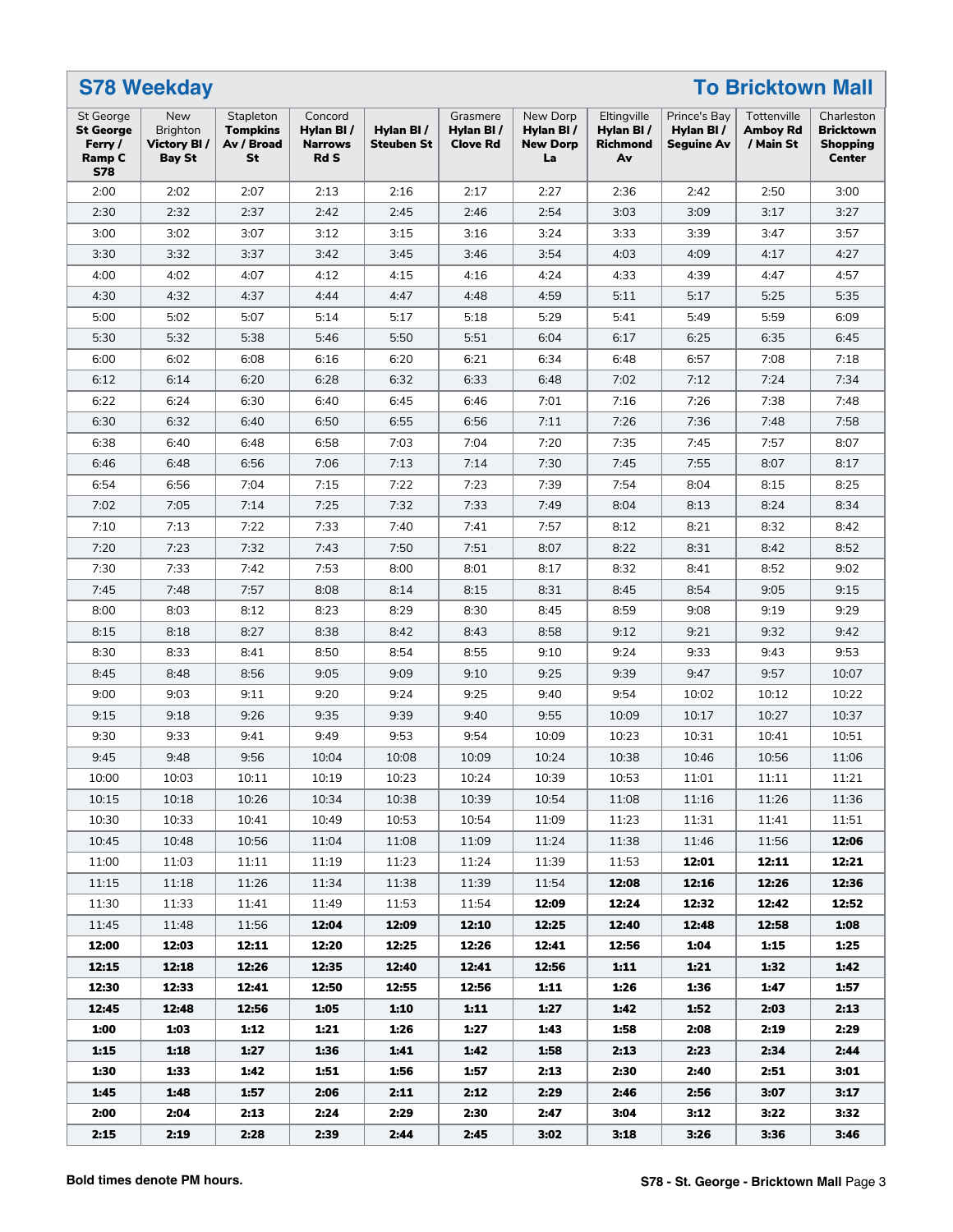| St George<br><b>St George</b><br>Ferry /<br>Ramp C<br>S78 | New<br>Brighton<br>Victory BI/<br><b>Bay St</b> | Stapleton<br><b>Tompkins</b><br>Av / Broad<br>St | Concord<br>Hylan BI /<br><b>Narrows</b><br><b>Rd S</b> | Hylan BI/<br><b>Steuben St</b> | Grasmere<br>Hylan BI/<br><b>Clove Rd</b> | New Dorp<br>Hylan BI/<br><b>New Dorp</b><br>La | Eltingville<br>Hylan BI/<br>Richmond<br>Av | Prince's Bay<br>Hylan BI/<br><b>Seguine Av</b> | Tottenville<br><b>Amboy Rd</b><br>/ Main St | Charleston<br><b>Bricktown</b><br>Shopping<br>Center |
|-----------------------------------------------------------|-------------------------------------------------|--------------------------------------------------|--------------------------------------------------------|--------------------------------|------------------------------------------|------------------------------------------------|--------------------------------------------|------------------------------------------------|---------------------------------------------|------------------------------------------------------|
| 2:30                                                      | 2:34                                            | 2:43                                             | 2:54                                                   | 2:59                           | 3:00                                     | 3:17                                           | 3:33                                       | 3:41                                           | 3:51                                        | 4:01                                                 |
| 2:45                                                      | 2:49                                            | 2:58                                             | 3:09                                                   | 3:14                           | 3:15                                     | 3:32                                           | 3:48                                       | 3:56                                           | 4:06                                        | 4:16                                                 |
| 3:00                                                      | 3:04                                            | 3:14                                             | 3:24                                                   | 3:29                           | 3:30                                     | 3:47                                           | 4:03                                       | 4:11                                           | 4:21                                        | 4:31                                                 |
| 3:15                                                      | 3:19                                            | 3:29                                             | 3:39                                                   | 3:44                           | 3:45                                     | 4:02                                           | 4:18                                       | 4:26                                           | 4:36                                        | 4:46                                                 |
| 3:30                                                      | 3:34                                            | 3:44                                             | 3:54                                                   | 3:59                           | 4:00                                     | 4:17                                           | 4:33                                       | 4:41                                           | 4:51                                        | 5:01                                                 |
| 3:45                                                      | 3:49                                            | 3:59                                             | 4:09                                                   | 4:14                           | 4:15                                     | 4:32                                           | 4:48                                       | 4:56                                           | 5:06                                        | 5:16                                                 |
| 4:00                                                      | 4:04                                            | 4:14                                             | 4:24                                                   | 4:29                           | 4:30                                     | 4:47                                           | 5:03                                       | 5:11                                           | 5:21                                        | 5:31                                                 |
| 4:15                                                      | 4:19                                            | 4:29                                             | 4:39                                                   | 4:44                           | 4:45                                     | 5:02                                           | 5:18                                       | 5:26                                           | 5:36                                        | 5:46                                                 |
| 4:30                                                      | 4:34                                            | 4:44                                             | 4:54                                                   | 4:59                           | 5:00                                     | 5:17                                           | 5:33                                       | 5:40                                           | 5:49                                        | 5:59                                                 |
| 4:50                                                      | 4:54                                            | 5:04                                             | 5:14                                                   | 5:19                           | 5:20                                     | 5:37                                           | 5:51                                       | 5:58                                           | 6:07                                        | 6:17                                                 |
| 5:10                                                      | 5:14                                            | 5:24                                             | 5:34                                                   | 5:39                           | 5:40                                     | 5:55                                           | 6:09                                       | 6:16                                           | 6:25                                        | 6:35                                                 |
| 5:11                                                      | 5:15                                            | 5:25                                             | 5:35                                                   | 5:40                           | 5:41                                     | 5:56                                           | 6:10                                       | 6:17                                           | 6:26                                        | 6:36                                                 |
| 5:20                                                      | 5:24                                            | 5:34                                             | 5:43                                                   | 5:48                           | 5:49                                     | 6:04                                           | 6:18                                       | 6:25                                           | 6:34                                        | 6:44                                                 |
| 5:35                                                      | 5:38                                            | 5:47                                             | 5:56                                                   | 6:01                           | 6:02                                     | 6:17                                           | 6:31                                       | 6:38                                           | 6:47                                        | 6:57                                                 |
| 5:50                                                      | 5:53                                            | 6:02                                             | 6:11                                                   | 6:16                           | 6:17                                     | 6:32                                           | 6:46                                       | 6:53                                           | 7:02                                        | 7:12                                                 |
| 6:00                                                      | 6:03                                            | 6:12                                             | 6:21                                                   | 6:26                           | 6:27                                     | 6:42                                           | 6:56                                       | 7:03                                           | 7:12                                        | 7:22                                                 |
| 6:01                                                      | 6:04                                            | 6:13                                             | 6:22                                                   | 6:27                           | 6:28                                     | 6:43                                           | 6:57                                       | 7:04                                           | 7:13                                        | 7:23                                                 |
| 6:20                                                      | 6:23                                            | 6:32                                             | 6:41                                                   | 6:46                           | 6:47                                     | 7:02                                           | 7:14                                       | 7:21                                           | 7:30                                        | 7:40                                                 |
| 6:30                                                      | 6:33                                            | 6:42                                             | 6:51                                                   | 6:56                           | 6:57                                     | 7:12                                           | 7:24                                       | 7:31                                           | 7:41                                        | 7:51                                                 |
| 6:45                                                      | 6:48                                            | 6:57                                             | 7:06                                                   | 7:10                           | 7:11                                     | 7:23                                           | 7:35                                       | 7:41                                           | 7:51                                        | 8:01                                                 |
| 7:00                                                      | 7:03                                            | 7:12                                             | 7:21                                                   | 7:25                           | 7:26                                     | 7:38                                           | 7:50                                       | 7:56                                           | 8:06                                        | 8:16                                                 |
| 7:15                                                      | 7:18                                            | 7:27                                             | 7:36                                                   | 7:40                           | 7:41                                     | 7:53                                           | 8:05                                       | 8:11                                           | 8:21                                        | 8:31                                                 |
| 7:30                                                      | 7:32                                            | 7:40                                             | 7:48                                                   | 7:52                           | 7:53                                     | 8:05                                           | 8:17                                       | 8:23                                           | 8:33                                        | 8:43                                                 |
| 7:50                                                      | 7:52                                            | 8:00                                             | 8:08                                                   | 8:12                           | 8:13                                     | 8:25                                           | 8:37                                       | 8:43                                           | 8:53                                        | 9:03                                                 |
| 8:10                                                      | 8:12                                            | 8:20                                             | 8:28                                                   | 8:32                           | 8:33                                     | 8:45                                           | 8:57                                       | 9:03                                           | 9:13                                        | 9:23                                                 |
| 8:30                                                      | 8:32                                            | 8:40                                             | 8:48                                                   | 8:52                           | 8:53                                     | 9:05                                           | 9:17                                       | 9:23                                           | 9:33                                        | 9:43                                                 |
| 9:00                                                      | 9:02                                            | 9:10                                             | 9:18                                                   | 9:22                           | 9:23                                     | 9:35                                           | 9:47                                       | 9:53                                           | 10:03                                       | 10:13                                                |
| 9:30                                                      | 9:32                                            | 9:40                                             | 9:48                                                   | 9:52                           | 9:53                                     | 10:05                                          | 10:17                                      | 10:23                                          | 10:33                                       | 10:43                                                |
| 10:00                                                     | 10:02                                           | 10:10                                            | 10:18                                                  | 10:22                          | 10:23                                    | 10:35                                          | 10:47                                      | 10:53                                          | 11:03                                       | 11:13                                                |
| 10:30                                                     | 10:32                                           | 10:40                                            | 10:48                                                  | 10:52                          | 10:53                                    | 11:05                                          | 11:17                                      | 11:23                                          | 11:33                                       | 11:43                                                |
| 11:00                                                     | 11:02                                           | 11:10                                            | 11:18                                                  | 11:22                          | 11:23                                    | 11:35                                          | 11:46                                      | 11:52                                          | 12:01                                       | 12:11                                                |
| 11:30                                                     | 11:32                                           | 11:39                                            | 11:47                                                  | 11:51                          | 11:52                                    | 12:04                                          | 12:14                                      | 12:21                                          | 12:30                                       | 12:40                                                |
| 12:00                                                     | 12:02                                           | 12:08                                            | 12:15                                                  | 12:18                          | 12:19                                    | 12:30                                          | 12:40                                      | 12:47                                          | 12:56                                       | 1:06                                                 |
| 12:30                                                     | 12:32                                           | 12:38                                            | 12:45                                                  | 12:48                          | 12:49                                    | 1:00                                           | 1:10                                       | 1:17                                           | 1:26                                        | 1:36                                                 |
| 1:00                                                      | 1:02                                            | 1:08                                             | 1:15                                                   | 1:18                           | 1:19                                     | 1:30                                           | 1:40                                       | 1:47                                           | 1:56                                        | 2:06                                                 |
| 1:30                                                      | 1:32                                            | 1:38                                             | 1:45                                                   | 1:48                           | 1:49                                     | 2:00                                           | 2:10                                       | 2:17                                           | 2:26                                        | 2:36                                                 |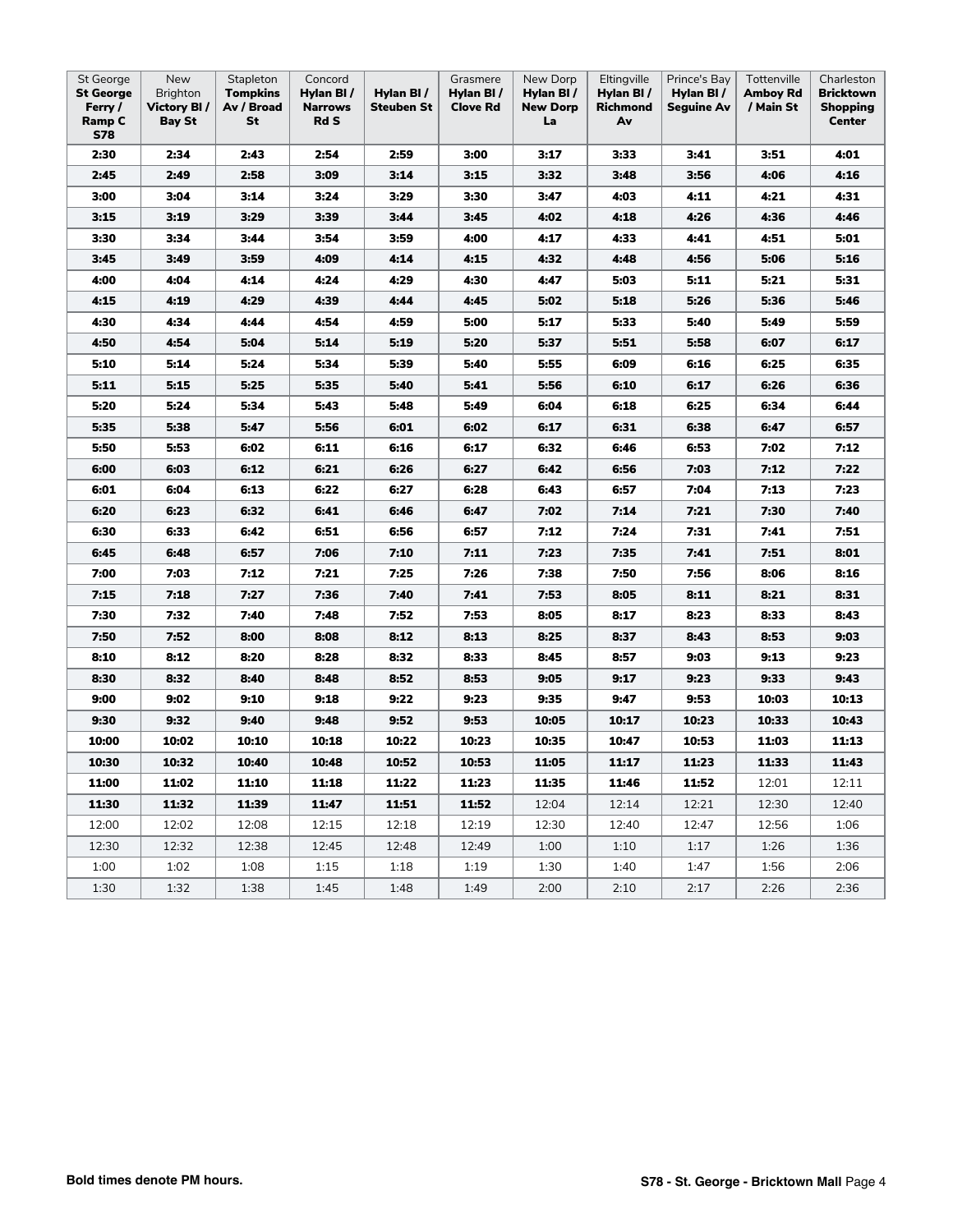| <b>S78 Saturday</b>                                           |                                            |                                                |                                                |                                            |                                    | <b>To St George</b>                           |                                               |                                                    |  |  |  |  |  |
|---------------------------------------------------------------|--------------------------------------------|------------------------------------------------|------------------------------------------------|--------------------------------------------|------------------------------------|-----------------------------------------------|-----------------------------------------------|----------------------------------------------------|--|--|--|--|--|
| Charleston<br><b>Bricktown</b><br>Shopping /<br><b>Center</b> | Tottenville<br>Main St/<br><b>Craig Av</b> | Prince's Bay<br>Hylan BI/<br><b>Seguine Av</b> | Eltingville<br>Hylan BI/<br><b>Richmond Av</b> | New Dorp<br>Hylan BI/<br><b>Jacques Av</b> | Grasmere<br>Hylan BI/<br>Norway Av | Stapleton<br><b>Tompkins Av</b><br>/ Broad St | New Brighton<br>Bay St /<br><b>Victory BI</b> | St George<br><b>St George</b><br>Ferry / Ramp<br>С |  |  |  |  |  |
| 12:50                                                         | 12:55                                      | 1:04                                           | 1:10                                           | 1:21                                       | 1:32                               | 1:41                                          | 1:47                                          | 1:49                                               |  |  |  |  |  |
| 1:20                                                          | 1:25                                       | 1:33                                           | 1:39                                           | 1:50                                       | 2:01                               | 2:10                                          | 2:16                                          | 2:18                                               |  |  |  |  |  |
| 1:50                                                          | 1:55                                       | 2:03                                           | 2:09                                           | 2:20                                       | 2:31                               | 2:41                                          | 2:46                                          | 2:48                                               |  |  |  |  |  |
| 2:20                                                          | 2:25                                       | 2:33                                           | 2:38                                           | 2:49                                       | 2:58                               | 3:08                                          | 3:13                                          | 3:15                                               |  |  |  |  |  |
| 2:50                                                          | 2:55                                       | 3:02                                           | 3:07                                           | 3:18                                       | 3:27                               | 3:37                                          | 3:42                                          | 3:44                                               |  |  |  |  |  |
| 3:20                                                          | 3:25                                       | 3:32                                           | 3:37                                           | 3:48                                       | 3:57                               | 4:07                                          | 4:12                                          | 4:14                                               |  |  |  |  |  |
| 3:50                                                          | 3:55                                       | 4:02                                           | 4:09                                           | 4:21                                       | 4:32                               | 4:42                                          | 4:47                                          | 4:49                                               |  |  |  |  |  |
| 4:20                                                          | 4:25                                       | 4:33                                           | 4:40                                           | 4:52                                       | 5:03                               | 5:14                                          | 5:19                                          | 5:21                                               |  |  |  |  |  |
| 4:50                                                          | 4:55                                       | 5:03                                           | 5:10                                           | 5:22                                       | 5:34                               | 5:45                                          | 5:50                                          | 5:52                                               |  |  |  |  |  |
| 5:20                                                          | 5:25                                       | 5:33                                           | 5:40                                           | 5:52                                       | 6:04                               | 6:15                                          | 6:20                                          | 6:22                                               |  |  |  |  |  |
| 5:50                                                          | 5:55                                       | 6:03                                           | 6:10                                           | 6:22                                       | 6:34                               | 6:46                                          | 6:52                                          | 6:54                                               |  |  |  |  |  |
| 6:20                                                          | 6:25                                       | 6:33                                           | 6:41                                           | 6:54                                       | 7:08                               | 7:20                                          | 7:26                                          | 7:28                                               |  |  |  |  |  |
| 6:45                                                          | 6:51                                       | 7:00                                           | 7:08                                           | 7:21                                       | 7:35                               | 7:48                                          | 7:55                                          | 7:57                                               |  |  |  |  |  |
| 7:00                                                          | 7:06                                       | 7:15                                           | 7:23                                           | 7:36                                       | 7:50                               | 8:03                                          | 8:10                                          | 8:12                                               |  |  |  |  |  |
| 7:15                                                          | 7:21                                       | 7:30                                           | 7:39                                           | 7:53                                       | 8:07                               | 8:20                                          | 8:27                                          | 8:29                                               |  |  |  |  |  |
| 7:30                                                          | 7:36                                       | 7:46                                           | 7:55                                           | 8:09                                       | 8:23                               | 8:36                                          | 8:43                                          | 8:45                                               |  |  |  |  |  |
| 7:45                                                          | 7:51                                       | 8:01                                           | 8:10                                           | 8:24                                       | 8:38                               | 8:51                                          | 8:58                                          | 9:00                                               |  |  |  |  |  |
| $\overline{\phantom{a}}$                                      | $\equiv$                                   | $\omega_{\rm c}$                               | 8:25                                           | 8:39                                       | 8:53                               | 9:06                                          | 9:13                                          | 9:15                                               |  |  |  |  |  |
| 8:15                                                          | 8:21                                       | 8:31                                           | 8:40                                           | 8:54                                       | 9:08                               | 9:21                                          | 9:28                                          | 9:30                                               |  |  |  |  |  |
| $\overline{\phantom{a}}$                                      | $\equiv$                                   | $\overline{\phantom{a}}$                       | 8:55                                           | 9:09                                       | 9:23                               | 9:36                                          | 9:43                                          | 9:45                                               |  |  |  |  |  |
| 8:45                                                          | 8:51                                       | 9:01                                           | 9:10                                           | 9:24                                       | 9:38                               | 9:51                                          | 9:58                                          | 10:00                                              |  |  |  |  |  |
| $\overline{\phantom{a}}$                                      | $\Box$                                     | $\equiv$                                       | 9:25                                           | 9:39                                       | 9:53                               | 10:06                                         | 10:13                                         | 10:15                                              |  |  |  |  |  |
|                                                               |                                            |                                                | 9:40                                           | 9:54                                       | 10:08                              | 10:21                                         | 10:28                                         | 10:30                                              |  |  |  |  |  |
| 9:15<br>$\overline{\phantom{a}}$                              | 9:21<br>$\overline{\phantom{a}}$           | 9:31<br>$\equiv$                               |                                                |                                            | 10:23                              | 10:36                                         | 10:43                                         | 10:45                                              |  |  |  |  |  |
|                                                               |                                            |                                                | 9:55                                           | 10:09                                      |                                    |                                               | 10:58                                         |                                                    |  |  |  |  |  |
| 9:45                                                          | 9:51                                       | 10:01<br>$\equiv$                              | 10:10                                          | 10:24                                      | 10:38                              | 10:51                                         |                                               | 11:00                                              |  |  |  |  |  |
| $\overline{\phantom{a}}$                                      | $\overline{\phantom{a}}$                   |                                                | 10:25                                          | 10:39                                      | 10:53                              | 11:06                                         | 11:13                                         | 11:15                                              |  |  |  |  |  |
| 10:15                                                         | 10:21                                      | 10:31                                          | 10:40                                          | 10:54                                      | 11:08<br>11:23                     | 11:21                                         | 11:28                                         | 11:30                                              |  |  |  |  |  |
|                                                               |                                            |                                                | 10:55                                          | 11:09                                      |                                    | 11:36                                         | 11:43                                         | 11:45                                              |  |  |  |  |  |
| 10:45                                                         | 10:51                                      | 11:01                                          | 11:10                                          | 11:24                                      | 11:38                              | 11:51                                         | 11:58                                         | 12:00                                              |  |  |  |  |  |
| $\sim$                                                        | $\sim$                                     | $\sim$                                         | 11:25                                          | 11:39                                      | 11:54                              | 12:07                                         | 12:14                                         | 12:16                                              |  |  |  |  |  |
| 11:15                                                         | 11:21                                      | 11:31                                          | 11:40                                          | 11:55                                      | 12:10                              | 12:23                                         | 12:30                                         | 12:32                                              |  |  |  |  |  |
| $\sim$ $-$                                                    | $\sim 100$                                 | $\sim$ $-$                                     | 11:55                                          | 12:10                                      | 12:25                              | 12:38                                         | 12:45                                         | 12:47                                              |  |  |  |  |  |
| 11:43                                                         | 11:50                                      | 12:01                                          | 12:10                                          | 12:25                                      | 12:40                              | 12:53                                         | 1:00                                          | 1:02                                               |  |  |  |  |  |
| $\sim 100$                                                    | $\sim 100$                                 | $\sim 10^{-1}$                                 | 12:25                                          | 12:40                                      | 12:55                              | 1:08                                          | 1:15                                          | 1:17                                               |  |  |  |  |  |
| 12:13                                                         | 12:20                                      | 12:31                                          | 12:40                                          | 12:55                                      | 1:10                               | 1:24                                          | 1:31                                          | 1:33                                               |  |  |  |  |  |
| $\sim$ $-$                                                    | $\sim$ $-$                                 | $\sim$ $-$                                     | 12:55                                          | 1:10                                       | 1:26                               | 1:40                                          | 1:47                                          | 1:49                                               |  |  |  |  |  |
| 12:43                                                         | 12:50                                      | 1:01                                           | 1:10                                           | 1:25                                       | 1:41                               | 1:55                                          | 2:02                                          | 2:04                                               |  |  |  |  |  |
| $\sim$                                                        | $\sim$ $-$                                 | $\sim$                                         | 1:25                                           | 1:40                                       | 1:56                               | 2:10                                          | 2:17                                          | 2:19                                               |  |  |  |  |  |
| 1:13                                                          | 1:20                                       | 1:31                                           | 1:40                                           | 1:55                                       | 2:11                               | 2:25                                          | 2:32                                          | 2:34                                               |  |  |  |  |  |
| $\sim$ $-$                                                    | $\sim 10^{-1}$                             | $\sim$ $-$                                     | 1:55                                           | 2:10                                       | 2:26                               | 2:40                                          | 2:47                                          | 2:49                                               |  |  |  |  |  |
| 1:43                                                          | 1:50                                       | 2:01                                           | 2:10                                           | 2:25                                       | 2:41                               | 2:55                                          | 3:02                                          | 3:04                                               |  |  |  |  |  |
| $\omega_{\rm{max}}$                                           | $\sim$ $-$                                 | $\sim$ $-$                                     | 2:25                                           | 2:40                                       | 2:56                               | 3:10                                          | 3:17                                          | 3:19                                               |  |  |  |  |  |
| 2:13                                                          | 2:20                                       | 2:31                                           | 2:40                                           | 2:55                                       | 3:11                               | 3:25                                          | 3:32                                          | 3:34                                               |  |  |  |  |  |
| $\sim$                                                        | $\sim$                                     | $\sim$ $^{-1}$                                 | 2:55                                           | 3:10                                       | 3:26                               | 3:40                                          | 3:47                                          | 3:49                                               |  |  |  |  |  |
| 2:43                                                          | 2:50                                       | 3:01                                           | 3:10                                           | 3:25                                       | 3:41                               | 3:54                                          | 4:01                                          | 4:03                                               |  |  |  |  |  |
| $\sim 10^7$                                                   | $\sim$ $-$                                 | $\sim$                                         | 3:25                                           | 3:40                                       | 3:56                               | 4:09                                          | 4:16                                          | 4:18                                               |  |  |  |  |  |
| 3:13                                                          | 3:20                                       | 3:31                                           | 3:40                                           | 3:55                                       | 4:11                               | 4:24                                          | 4:31                                          | 4:33                                               |  |  |  |  |  |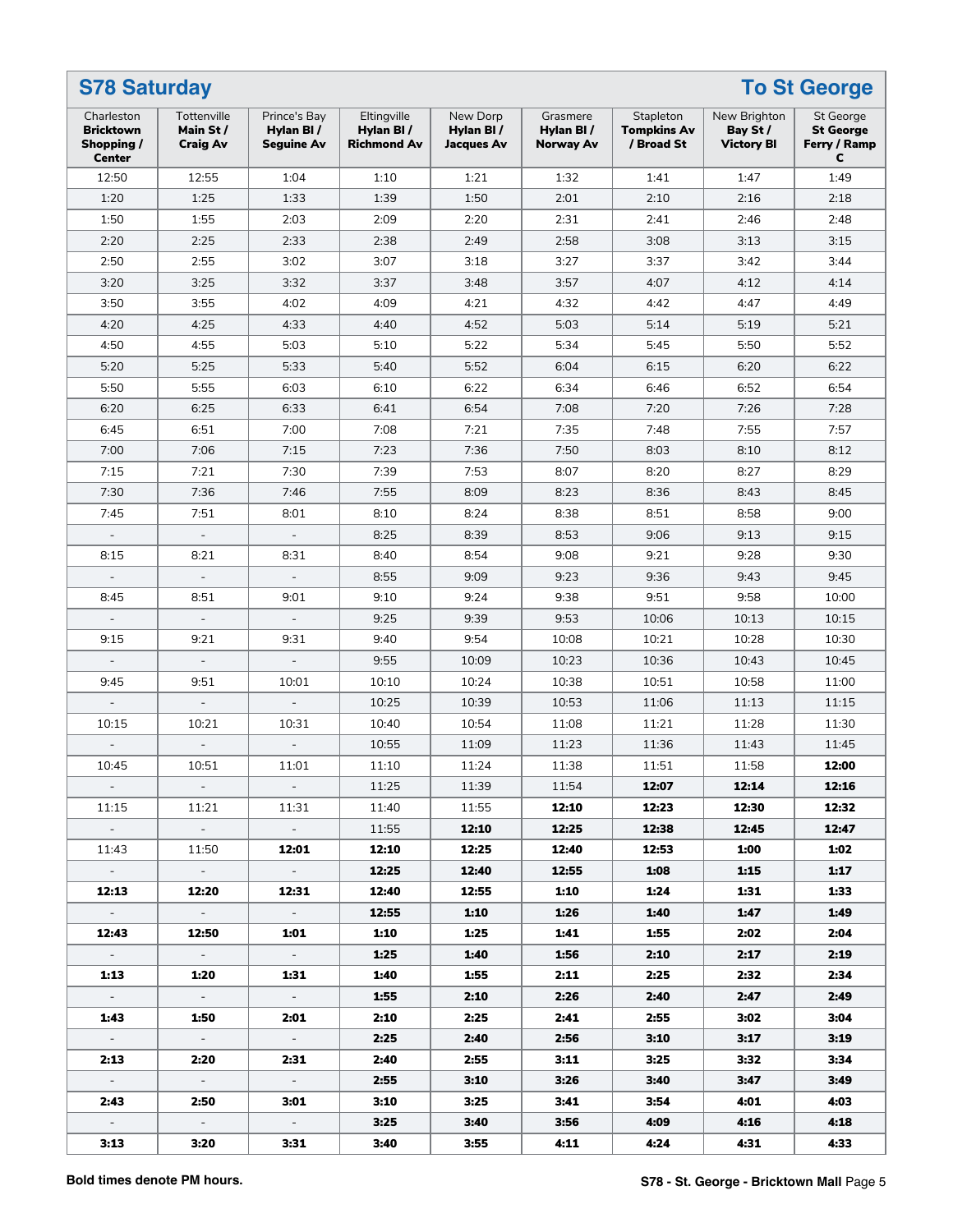| Charleston<br><b>Bricktown</b><br>Shopping /<br><b>Center</b> | Tottenville<br>Main St /<br><b>Craig Av</b> | Prince's Bay<br>Hylan BI/<br><b>Seguine Av</b> | Eltingville<br>Hylan BI/<br><b>Richmond Av</b> | New Dorp<br>Hylan BI/<br><b>Jacques Av</b> | Grasmere<br>Hylan BI/<br><b>Norway Av</b> | Stapleton<br><b>Tompkins Av</b><br>/ Broad St | New Brighton<br>Bay St /<br><b>Victory BI</b> | <b>St George</b><br><b>St George</b><br>Ferry / Ramp<br>C |
|---------------------------------------------------------------|---------------------------------------------|------------------------------------------------|------------------------------------------------|--------------------------------------------|-------------------------------------------|-----------------------------------------------|-----------------------------------------------|-----------------------------------------------------------|
| $\overline{\phantom{a}}$                                      |                                             |                                                | 3:55                                           | 4:10                                       | 4:26                                      | 4:39                                          | 4:46                                          | 4:48                                                      |
| 3:44                                                          | 3:51                                        | 4:01                                           | 4:10                                           | 4:25                                       | 4:41                                      | 4:54                                          | 5:01                                          | 5:03                                                      |
|                                                               | $\sim$                                      | $\mathcal{L}_{\mathcal{A}}$                    | 4:25                                           | 4:40                                       | 4:54                                      | 5:07                                          | 5:14                                          | 5:16                                                      |
| 4:15                                                          | 4:22                                        | 4:32                                           | 4:40                                           | 4:54                                       | 5:08                                      | 5:21                                          | 5:28                                          | 5:30                                                      |
| $\sim$                                                        | $\sim$                                      | $\sim$                                         | 4:55                                           | 5:09                                       | 5:23                                      | 5:36                                          | 5:43                                          | 5:45                                                      |
| 4:44                                                          | 4:51                                        | 5:02                                           | 5:10                                           | 5:24                                       | 5:38                                      | 5:51                                          | 5:58                                          | 6:00                                                      |
| $\sim$                                                        | $\sim$                                      | $\overline{\phantom{a}}$                       | 5:25                                           | 5:39                                       | 5:53                                      | 6:06                                          | 6:12                                          | 6:14                                                      |
| 5:14                                                          | 5:21                                        | 5:32                                           | 5:40                                           | 5:54                                       | 6:08                                      | 6:21                                          | 6:27                                          | 6:29                                                      |
| $\overline{\phantom{a}}$                                      | $\sim$                                      | $\overline{\phantom{a}}$                       | 5:55                                           | 6:09                                       | 6:23                                      | 6:36                                          | 6:42                                          | 6:44                                                      |
| 5:43                                                          | 5:50                                        | 6:01                                           | 6:10                                           | 6:24                                       | 6:38                                      | 6:51                                          | 6:57                                          | 6:59                                                      |
| 6:10                                                          | 6:17                                        | 6:26                                           | 6:35                                           | 6:49                                       | 7:03                                      | 7:16                                          | 7:22                                          | 7:24                                                      |
| 6:35                                                          | 6:42                                        | 6:51                                           | 7:00                                           | 7:14                                       | 7:28                                      | 7:41                                          | 7:47                                          | 7:49                                                      |
| 7:05                                                          | 7:12                                        | 7:21                                           | 7:30                                           | 7:43                                       | 7:57                                      | 8:10                                          | 8:16                                          | 8:18                                                      |
| 7:40                                                          | 7:46                                        | 7:54                                           | 8:02                                           | 8:15                                       | 8:29                                      | 8:42                                          | 8:48                                          | 8:50                                                      |
| 8:10                                                          | 8:16                                        | 8:24                                           | 8:32                                           | 8:45                                       | 8:59                                      | 9:12                                          | 9:18                                          | 9:20                                                      |
| 8:40                                                          | 8:46                                        | 8:54                                           | 9:02                                           | 9:15                                       | 9:29                                      | 9:42                                          | 9:48                                          | 9:50                                                      |
| 9:10                                                          | 9:16                                        | 9:24                                           | 9:32                                           | 9:45                                       | 9:59                                      | 10:12                                         | 10:18                                         | 10:20                                                     |
| 9:40                                                          | 9:46                                        | 9:54                                           | 10:02                                          | 10:15                                      | 10:29                                     | 10:42                                         | 10:48                                         | 10:50                                                     |
| 10:10                                                         | 10:16                                       | 10:24                                          | 10:32                                          | 10:45                                      | 10:59                                     | 11:12                                         | 11:18                                         | 11:20                                                     |
| 10:40                                                         | 10:46                                       | 10:54                                          | 11:02                                          | 11:14                                      | 11:28                                     | 11:40                                         | 11:46                                         | 11:48                                                     |
| 11:10                                                         | 11:16                                       | 11:24                                          | 11:32                                          | 11:44                                      | 11:58                                     | 12:10                                         | 12:16                                         | 12:18                                                     |
| 11:40                                                         | 11:46                                       | 11:54                                          | 12:02                                          | 12:14                                      | 12:28                                     | 12:40                                         | 12:46                                         | 12:48                                                     |
| 12:10                                                         | 12:16                                       | 12:24                                          | 12:32                                          | 12:44                                      | 12:58                                     | 1:10                                          | 1:16                                          | 1:18                                                      |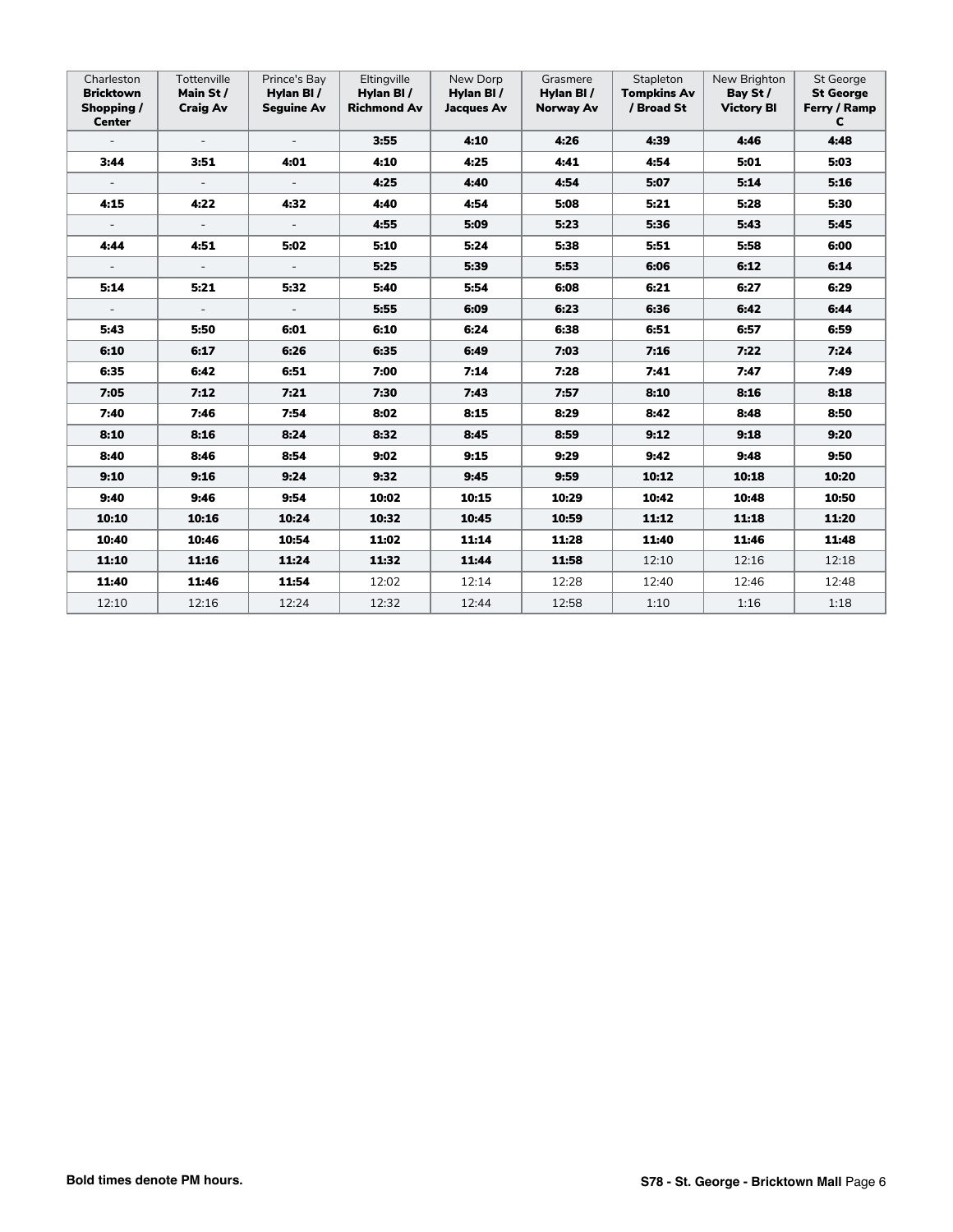|                                                                  | <b>S78 Saturday</b>                             |                                                  |                                                       |                                |                                          |                                                |                                            |                                                | <b>To Bricktown Mall</b>                    |                                                             |  |  |  |  |
|------------------------------------------------------------------|-------------------------------------------------|--------------------------------------------------|-------------------------------------------------------|--------------------------------|------------------------------------------|------------------------------------------------|--------------------------------------------|------------------------------------------------|---------------------------------------------|-------------------------------------------------------------|--|--|--|--|
| St George<br><b>St George</b><br>Ferry /<br>Ramp C<br><b>S78</b> | New<br><b>Brighton</b><br>Victory BI/<br>Bay St | Stapleton<br><b>Tompkins</b><br>Av / Broad<br>St | Concord<br>Hylan BI/<br><b>Narrows</b><br><b>Rd S</b> | Hylan BI/<br><b>Steuben St</b> | Grasmere<br>Hylan BI/<br><b>Clove Rd</b> | New Dorp<br>Hylan BI/<br><b>New Dorp</b><br>La | Eltingville<br>Hylan BI/<br>Richmond<br>Av | Prince's Bay<br>Hylan BI/<br><b>Seguine Av</b> | Tottenville<br><b>Amboy Rd</b><br>/ Main St | Charleston<br><b>Bricktown</b><br><b>Shopping</b><br>Center |  |  |  |  |
| 2:00                                                             | 2:02                                            | 2:07                                             | 2:13                                                  | 2:16                           | 2:17                                     | 2:27                                           | 2:36                                       | 2:42                                           | 2:50                                        | 2:56                                                        |  |  |  |  |
| 2:30                                                             | 2:32                                            | 2:37                                             | 2:43                                                  | 2:46                           | 2:47                                     | 2:57                                           | 3:06                                       | 3:12                                           | 3:20                                        | 3:26                                                        |  |  |  |  |
| 3:00                                                             | 3:02                                            | 3:07                                             | 3:13                                                  | 3:16                           | 3:17                                     | 3:27                                           | 3:36                                       | 3:42                                           | 3:50                                        | 3:56                                                        |  |  |  |  |
| 3:30                                                             | 3:32                                            | 3:37                                             | 3:43                                                  | 3:46                           | 3:47                                     | 3:57                                           | 4:06                                       | 4:12                                           | 4:20                                        | 4:26                                                        |  |  |  |  |
| 4:00                                                             | 4:02                                            | 4:07                                             | 4:13                                                  | 4:16                           | 4:17                                     | 4:27                                           | 4:36                                       | 4:42                                           | 4:50                                        | 4:56                                                        |  |  |  |  |
| 4:30                                                             | 4:32                                            | 4:37                                             | 4:43                                                  | 4:46                           | 4:47                                     | 4:57                                           | 5:06                                       | 5:12                                           | 5:20                                        | 5:27                                                        |  |  |  |  |
| 5:00                                                             | 5:02                                            | 5:07                                             | 5:14                                                  | 5:17                           | 5:18                                     | 5:29                                           | 5:40                                       | 5:46                                           | 5:54                                        | 6:01                                                        |  |  |  |  |
| 5:30                                                             | 5:32                                            | 5:37                                             | 5:44                                                  | 5:47                           | 5:48                                     | 5:59                                           | 6:10                                       | 6:17                                           | 6:27                                        | 6:36                                                        |  |  |  |  |
| 6:00                                                             | 6:02                                            | 6:09                                             | 6:16                                                  | 6:20                           | 6:21                                     | 6:33                                           | 6:44                                       | 6:51                                           | 7:01                                        | 7:08                                                        |  |  |  |  |
| 6:30                                                             | 6:32                                            | 6:39                                             | 6:46                                                  | 6:50                           | 6:51                                     | 7:03                                           | 7:15                                       | 7:24                                           | 7:35                                        | 7:42                                                        |  |  |  |  |
| 7:00                                                             | 7:02                                            | 7:09                                             | 7:17                                                  | 7:21                           | 7:22                                     | 7:35                                           | 7:47                                       | 7:56                                           | 8:07                                        | 8:16                                                        |  |  |  |  |
| 7:15                                                             | 7:17                                            | 7:24                                             | 7:32                                                  | 7:36                           | 7:37                                     | 7:50                                           | 8:02                                       | 8:11                                           | 8:22                                        | 8:31                                                        |  |  |  |  |
| 7:30                                                             | 7:32                                            | 7:39                                             | 7:47                                                  | 7:51                           | 7:52                                     | 8:05                                           | 8:18                                       |                                                | $\blacksquare$                              |                                                             |  |  |  |  |
| 7:45                                                             | 7:47                                            | 7:54                                             | 8:02                                                  | 8:06                           | 8:07                                     | 8:22                                           | 8:35                                       | 8:44                                           | 8:55                                        | 9:04                                                        |  |  |  |  |
| 8:00                                                             | 8:02                                            | 8:09                                             | 8:17                                                  | 8:21                           | 8:22                                     | 8:37                                           | 8:50                                       |                                                |                                             |                                                             |  |  |  |  |
| 8:30                                                             | 8:32                                            | 8:39                                             | 8:47                                                  | 8:51                           | 8:52                                     | 9:07                                           | 9:20                                       | 9:29                                           | 9:40                                        | 9:49                                                        |  |  |  |  |
| 9:00                                                             | 9:02                                            | 9:09                                             | 9:17                                                  | 9:21                           | 9:22                                     | 9:37                                           | 9:50                                       | $\overline{\phantom{a}}$                       | $\blacksquare$                              | $\blacksquare$                                              |  |  |  |  |
| 9:30                                                             | 9:32                                            | 9:39                                             | 9:47                                                  | 9:51                           | 9:52                                     | 10:07                                          | 10:20                                      | 10:29                                          | 10:40                                       | 10:49                                                       |  |  |  |  |
| 9:45                                                             | 9:47                                            | 9:54                                             | 10:02                                                 | 10:06                          | 10:07                                    | 10:22                                          | 10:35                                      |                                                |                                             |                                                             |  |  |  |  |
| 10:00                                                            | 10:02                                           | 10:09                                            | 10:17                                                 | 10:21                          | 10:22                                    | 10:37                                          | 10:50                                      | 10:59                                          | 11:10                                       | 11:18                                                       |  |  |  |  |
| 10:15                                                            | 10:17                                           | 10:24                                            | 10:32                                                 | 10:36                          | 10:37                                    | 10:52                                          | 11:05                                      |                                                | $\blacksquare$                              |                                                             |  |  |  |  |
| 10:30                                                            | 10:32                                           | 10:39                                            | 10:47                                                 | 10:51                          | 10:52                                    | 11:07                                          | 11:20                                      | 11:29                                          | 11:40                                       | 11:48                                                       |  |  |  |  |
| 10:45                                                            | 10:47                                           | 10:54                                            | 11:02                                                 | 11:06                          | 11:07                                    | 11:22                                          | 11:35                                      |                                                |                                             |                                                             |  |  |  |  |
| 11:00                                                            | 11:03                                           | 11:11                                            | 11:20                                                 | 11:24                          | 11:25                                    | 11:40                                          | 11:53                                      | 12:02                                          | 12:13                                       | 12:21                                                       |  |  |  |  |
| 11:15                                                            | 11:18                                           | 11:26                                            | 11:35                                                 | 11:39                          | 11:40                                    | 11:55                                          | 12:08                                      |                                                | $\blacksquare$                              |                                                             |  |  |  |  |
| 11:30                                                            | 11:33                                           | 11:41                                            | 11:50                                                 | 11:54                          | 11:55                                    | 12:10                                          | 12:23                                      | 12:32                                          | 12:43                                       | 12:51                                                       |  |  |  |  |
| 11:45                                                            | 11:48                                           | 11:56                                            | 12:05                                                 | 12:09                          | 12:10                                    | 12:25                                          | 12:38                                      |                                                |                                             |                                                             |  |  |  |  |
| 12:00                                                            | 12:03                                           | 12:11                                            | 12:20                                                 | 12:24                          | 12:25                                    | 12:40                                          | 12:53                                      | 1:02                                           | 1:13                                        | 1:21                                                        |  |  |  |  |
| 12:15                                                            | 12:18                                           | 12:26                                            | 12:35                                                 | 12:39                          | 12:40                                    | 12:55                                          | 1:08                                       | $\sim$                                         |                                             |                                                             |  |  |  |  |
| 12:30                                                            | 12:33                                           | 12:41                                            | 12:50                                                 | 12:54                          | 12:55                                    | 1:10                                           | 1:23                                       | 1:32                                           | 1:43                                        | 1:51                                                        |  |  |  |  |
| 12:45                                                            | 12:48                                           | 12:56                                            | 1:05                                                  | 1:09                           | 1:10                                     | 1:25                                           | 1:38                                       | $\sim$                                         | $\sim$                                      | $\sim$                                                      |  |  |  |  |
| 1:00                                                             | 1:03                                            | 1:11                                             | 1:20                                                  | 1:24                           | 1:25                                     | 1:40                                           | 1:53                                       | 2:02                                           | 2:13                                        | 2:21                                                        |  |  |  |  |
| 1:15                                                             | 1:18                                            | 1:26                                             | 1:35                                                  | 1:39                           | 1:40                                     | 1:55                                           | 2:08                                       | $\sim$                                         | $\sim$                                      | $\sim$                                                      |  |  |  |  |
| 1:30                                                             | 1:33                                            | 1:41                                             | 1:50                                                  | 1:54                           | 1:55                                     | 2:10                                           | 2:23                                       | 2:32                                           | 2:43                                        | 2:51                                                        |  |  |  |  |
| 1:45                                                             | 1:48                                            | 1:56                                             | 2:05                                                  | 2:09                           | 2:10                                     | 2:25                                           | 2:38                                       | $\sim$                                         | $\sim$                                      | $\sim$                                                      |  |  |  |  |
| 2:00                                                             | 2:03                                            | 2:11                                             | 2:20                                                  | 2:24                           | 2:25                                     | 2:40                                           | 2:53                                       | 3:02                                           | 3:13                                        | 3:21                                                        |  |  |  |  |
| 2:15                                                             | 2:18                                            | 2:26                                             | 2:35                                                  | 2:39                           | 2:40                                     | 2:54                                           | 3:07                                       | $\sim$                                         | $\sim$                                      | $\sim$                                                      |  |  |  |  |
| 2:30                                                             | 2:33                                            | 2:40                                             | 2:48                                                  | 2:52                           | 2:53                                     | 3:07                                           | 3:20                                       | 3:29                                           | 3:40                                        | 3:48                                                        |  |  |  |  |
| 2:45                                                             | 2:48                                            | 2:55                                             | 3:03                                                  | 3:07                           | 3:08                                     | 3:22                                           | 3:35                                       | $\sim$                                         | $\sim$                                      | $\sim$                                                      |  |  |  |  |
| 3:00                                                             | 3:03                                            | 3:10                                             | 3:18                                                  | 3:22                           | 3:23                                     | 3:37                                           | 3:50                                       | 3:59                                           | 4:10                                        | 4:18                                                        |  |  |  |  |
| 3:15                                                             | 3:18                                            | 3:25                                             | 3:33                                                  | 3:37                           | 3:38                                     | 3:52                                           | 4:05                                       | $\sim$                                         | $\sim$                                      | $\sim$                                                      |  |  |  |  |
| 3:30                                                             | 3:33                                            | 3:40                                             | 3:48                                                  | 3:52                           | 3:53                                     | 4:07                                           | 4:20                                       | 4:29                                           | 4:40                                        | 4:48                                                        |  |  |  |  |
| 3:45                                                             | 3:48                                            | 3:55                                             | 4:03                                                  | 4:07                           | 4:08                                     | 4:22                                           | 4:35                                       | $\sim$                                         | $\sim$ $-$                                  | $\sim$                                                      |  |  |  |  |
| 4:00                                                             | 4:03                                            | 4:10                                             | 4:18                                                  | 4:22                           | 4:23                                     | 4:37                                           | 4:50                                       | 4:59                                           | 5:10                                        | 5:18                                                        |  |  |  |  |
| 4:15                                                             | 4:18                                            | 4:25                                             | 4:33                                                  | 4:37                           | 4:38                                     | 4:52                                           | 5:05                                       | $\sim$                                         | $\sim$                                      | $\sim$                                                      |  |  |  |  |
| 4:30                                                             | 4:33                                            | 4:40                                             | 4:48                                                  | 4:52                           | 4:53                                     | 5:07                                           | 5:20                                       | 5:29                                           | 5:40                                        | 5:47                                                        |  |  |  |  |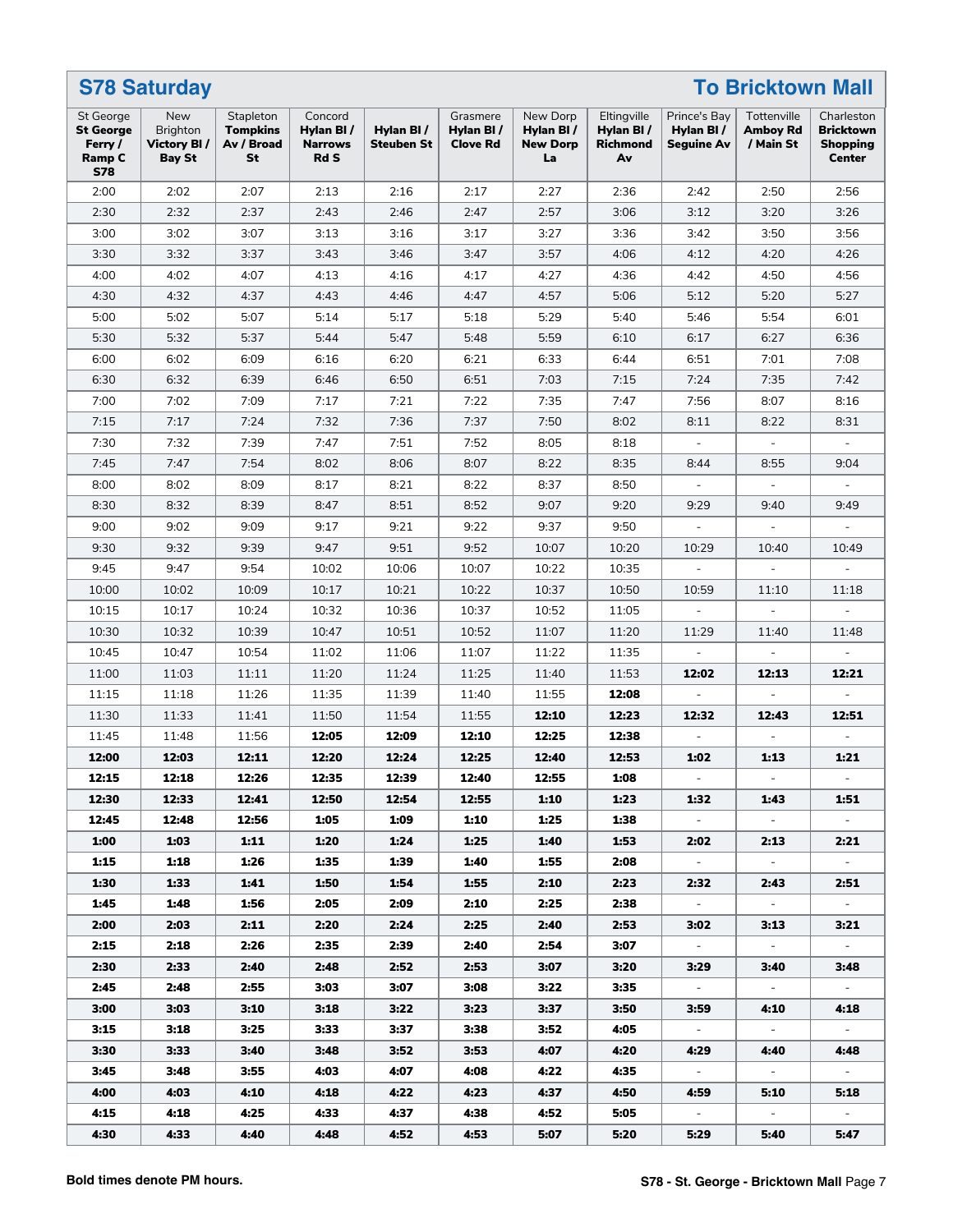| St George<br><b>St George</b><br>Ferry /<br>Ramp C<br><b>S78</b> | <b>New</b><br>Brighton<br>Victory BI/<br><b>Bay St</b> | Stapleton<br><b>Tompkins</b><br>Av / Broad<br><b>St</b> | Concord<br>Hylan BI/<br><b>Narrows</b><br><b>Rd S</b> | Hylan BI/<br><b>Steuben St</b> | Grasmere<br>Hylan BI/<br><b>Clove Rd</b> | New Dorp<br>Hylan BI/<br><b>New Dorp</b><br>La | Eltingville<br>Hylan BI/<br><b>Richmond</b><br>Av | Prince's Bay<br>Hylan BI/<br><b>Seguine Av</b> | Tottenville<br><b>Amboy Rd</b><br>/ Main St | Charleston<br><b>Bricktown</b><br><b>Shopping</b><br><b>Center</b> |
|------------------------------------------------------------------|--------------------------------------------------------|---------------------------------------------------------|-------------------------------------------------------|--------------------------------|------------------------------------------|------------------------------------------------|---------------------------------------------------|------------------------------------------------|---------------------------------------------|--------------------------------------------------------------------|
| 4:45                                                             | 4:48                                                   | 4:55                                                    | 5:03                                                  | 5:07                           | 5:08                                     | 5:22                                           | 5:35                                              |                                                |                                             |                                                                    |
| 5:00                                                             | 5:03                                                   | 5:10                                                    | 5:18                                                  | 5:22                           | 5:23                                     | 5:37                                           | 5:49                                              | 5:57                                           | 6:07                                        | 6:14                                                               |
| 5:15                                                             | 5:18                                                   | 5:25                                                    | 5:33                                                  | 5:37                           | 5:38                                     | 5:51                                           | 6:03                                              | $\sim$                                         | $\sim$                                      | $\sim$                                                             |
| 5:30                                                             | 5:33                                                   | 5:41                                                    | 5:49                                                  | 5:53                           | 5:54                                     | 6:07                                           | 6:19                                              | 6:27                                           | 6:37                                        | 6:44                                                               |
| 5:45                                                             | 5:48                                                   | 5:56                                                    | 6:04                                                  | 6:08                           | 6:09                                     | 6:22                                           | 6:34                                              | $\sim$                                         | $\sim$                                      | $\sim$                                                             |
| 6:00                                                             | 6:03                                                   | 6:11                                                    | 6:19                                                  | 6:23                           | 6:24                                     | 6:37                                           | 6:49                                              | 6:57                                           | 7:07                                        | 7:14                                                               |
| 6:15                                                             | 6:18                                                   | 6:26                                                    | 6:34                                                  | 6:38                           | 6:39                                     | 6:52                                           | 7:04                                              | $\sim$                                         | $\blacksquare$                              | $\sim$                                                             |
| 6:30                                                             | 6:33                                                   | 6:41                                                    | 6:49                                                  | 6:53                           | 6:54                                     | 7:07                                           | 7:19                                              | 7:27                                           | 7:37                                        | 7:44                                                               |
| 6:45                                                             | 6:48                                                   | 6:56                                                    | 7:04                                                  | 7:08                           | 7:09                                     | 7:22                                           | 7:34                                              | $\sim$                                         | $\sim$                                      | $\sim$                                                             |
| 7:00                                                             | 7:03                                                   | 7:11                                                    | 7:19                                                  | 7:23                           | 7:24                                     | 7:37                                           | 7:49                                              | 7:57                                           | 8:07                                        | 8:14                                                               |
| 7:15                                                             | 7:18                                                   | 7:26                                                    | 7:34                                                  | 7:38                           | 7:39                                     | 7:52                                           | 8:04                                              | $\sim$                                         | $\sim$                                      | $\sim$                                                             |
| 7:30                                                             | 7:33                                                   | 7:41                                                    | 7:49                                                  | 7:53                           | 7:54                                     | 8:07                                           | 8:19                                              | 8:27                                           | 8:37                                        | 8:44                                                               |
| 8:00                                                             | 8:03                                                   | 8:11                                                    | 8:19                                                  | 8:23                           | 8:24                                     | 8:37                                           | 8:49                                              | 8:57                                           | 9:07                                        | 9:14                                                               |
| 8:30                                                             | 8:33                                                   | 8:41                                                    | 8:49                                                  | 8:53                           | 8:54                                     | 9:07                                           | 9:18                                              | 9:25                                           | 9:35                                        | 9:42                                                               |
| 9:00                                                             | 9:03                                                   | 9:10                                                    | 9:18                                                  | 9:21                           | 9:22                                     | 9:34                                           | 9:45                                              | 9:52                                           | 10:02                                       | 10:09                                                              |
| 9:30                                                             | 9:33                                                   | 9:40                                                    | 9:48                                                  | 9:51                           | 9:52                                     | 10:04                                          | 10:15                                             | 10:22                                          | 10:32                                       | 10:39                                                              |
| 10:00                                                            | 10:03                                                  | 10:10                                                   | 10:18                                                 | 10:21                          | 10:22                                    | 10:34                                          | 10:44                                             | 10:51                                          | 11:00                                       | 11:07                                                              |
| 10:30                                                            | 10:32                                                  | 10:39                                                   | 10:47                                                 | 10:50                          | 10:51                                    | 11:03                                          | 11:13                                             | 11:19                                          | 11:27                                       | 11:34                                                              |
| 11:00                                                            | 11:02                                                  | 11:09                                                   | 11:17                                                 | 11:20                          | 11:21                                    | 11:32                                          | 11:42                                             | 11:48                                          | 11:56                                       | 12:03                                                              |
| 11:30                                                            | 11:32                                                  | 11:39                                                   | 11:47                                                 | 11:50                          | 11:51                                    | 12:02                                          | 12:12                                             | 12:18                                          | 12:26                                       | 12:33                                                              |
| 12:00                                                            | 12:02                                                  | 12:09                                                   | 12:17                                                 | 12:20                          | 12:21                                    | 12:32                                          | 12:42                                             | 12:48                                          | 12:56                                       | 1:03                                                               |
| 12:30                                                            | 12:32                                                  | 12:39                                                   | 12:47                                                 | 12:50                          | 12:51                                    | 1:02                                           | 1:12                                              | 1:18                                           | 1:26                                        | 1:33                                                               |
| 1:00                                                             | 1:02                                                   | 1:09                                                    | 1:17                                                  | 1:20                           | 1:21                                     | 1:32                                           | 1:42                                              | 1:48                                           | 1:56                                        | 2:03                                                               |
| 1:30                                                             | 1:32                                                   | 1:39                                                    | 1:47                                                  | 1:50                           | 1:51                                     | 2:02                                           | 2:12                                              | 2:18                                           | 2:26                                        | 2:33                                                               |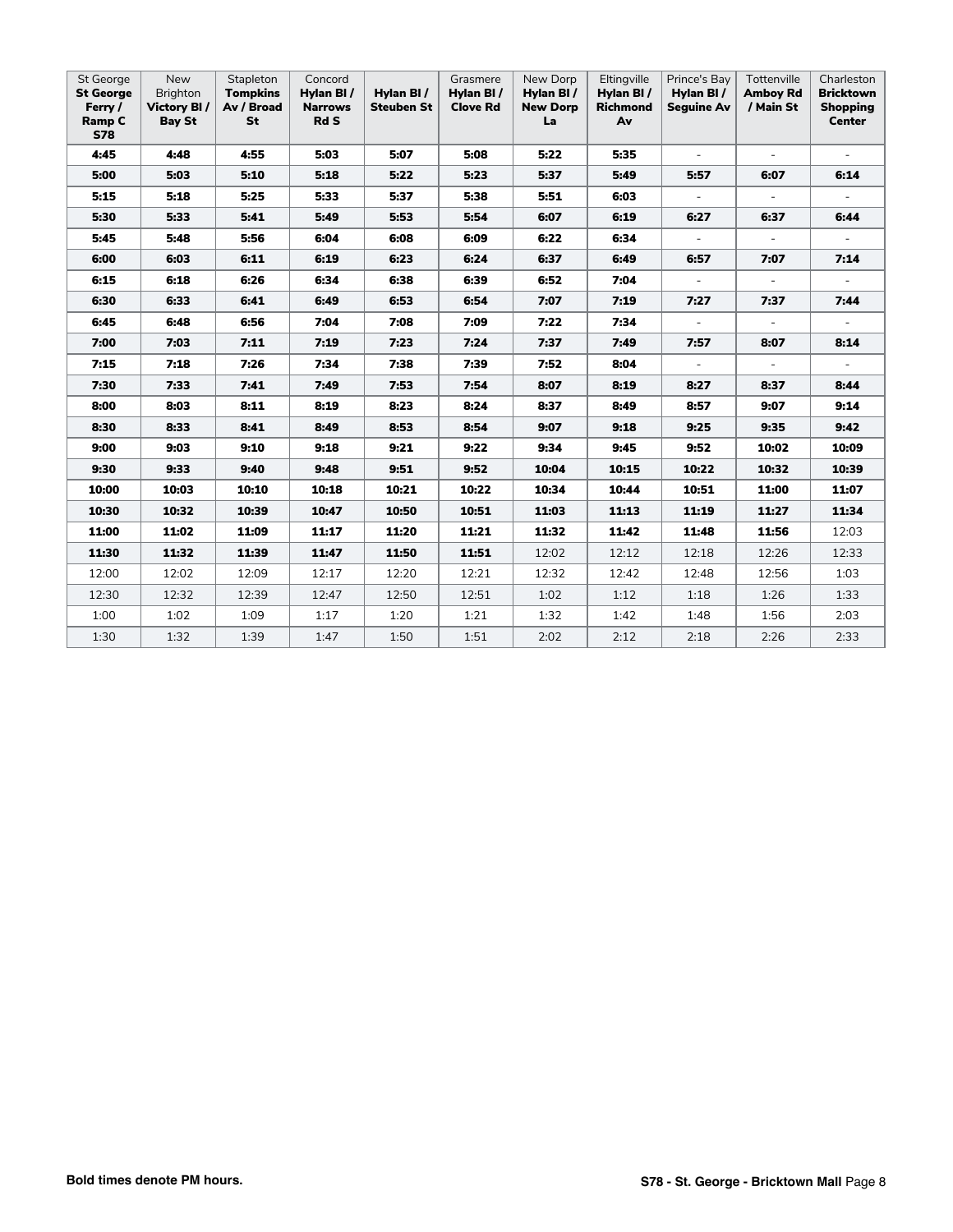| <b>S78 Sunday</b>                                             |                                            | <b>To St George</b>                            |                                                |                                            |                                    |                                               |                                               |                                                           |  |  |
|---------------------------------------------------------------|--------------------------------------------|------------------------------------------------|------------------------------------------------|--------------------------------------------|------------------------------------|-----------------------------------------------|-----------------------------------------------|-----------------------------------------------------------|--|--|
| Charleston<br><b>Bricktown</b><br>Shopping /<br><b>Center</b> | Tottenville<br>Main St/<br><b>Craig Av</b> | Prince's Bay<br>Hylan BI/<br><b>Seguine Av</b> | Eltingville<br>Hylan BI/<br><b>Richmond Av</b> | New Dorp<br>Hylan BI/<br><b>Jacques Av</b> | Grasmere<br>Hylan BI/<br>Norway Av | Stapleton<br><b>Tompkins Av</b><br>/ Broad St | New Brighton<br>Bay St /<br><b>Victory BI</b> | <b>St George</b><br><b>St George</b><br>Ferry / Ramp<br>C |  |  |
| 12:51                                                         | 12:56                                      | 1:04                                           | 1:11                                           | 1:21                                       | 1:31                               | 1:41                                          | 1:47                                          | 1:49                                                      |  |  |
| 1:24                                                          | 1:29                                       | 1:37                                           | 1:44                                           | 1:54                                       | 2:04                               | 2:13                                          | 2:18                                          | 2:20                                                      |  |  |
| 1:57                                                          | 2:02                                       | 2:09                                           | 2:15                                           | 2:25                                       | 2:34                               | 2:43                                          | 2:48                                          | 2:50                                                      |  |  |
| 2:27                                                          | 2:32                                       | 2:39                                           | 2:45                                           | 2:55                                       | 3:04                               | 3:13                                          | 3:18                                          | 3:20                                                      |  |  |
| 2:57                                                          | 3:02                                       | 3:09                                           | 3:15                                           | 3:25                                       | 3:34                               | 3:43                                          | 3:48                                          | 3:50                                                      |  |  |
| 3:27                                                          | 3:32                                       | 3:39                                           | 3:45                                           | 3:55                                       | 4:04                               | 4:13                                          | 4:18                                          | 4:20                                                      |  |  |
| 3:57                                                          | 4:02                                       | 4:09                                           | 4:15                                           | 4:25                                       | 4:34                               | 4:43                                          | 4:48                                          | 4:50                                                      |  |  |
| 4:25                                                          | 4:30                                       | 4:37                                           | 4:43                                           | 4:53                                       | 5:02                               | 5:12                                          | 5:18                                          | 5:20                                                      |  |  |
| 4:53                                                          | 4:58                                       | 5:05                                           | 5:11                                           | 5:22                                       | 5:32                               | 5:42                                          | 5:48                                          | 5:50                                                      |  |  |
| 5:21                                                          | 5:26                                       | 5:35                                           | 5:41                                           | 5:52                                       | 6:02                               | 6:12                                          | 6:18                                          | 6:20                                                      |  |  |
| 5:50                                                          | 5:55                                       | 6:04                                           | 6:10                                           | 6:21                                       | 6:31                               | 6:42                                          | 6:48                                          | 6:50                                                      |  |  |
|                                                               |                                            |                                                |                                                |                                            |                                    |                                               |                                               |                                                           |  |  |
| 6:20                                                          | 6:25                                       | 6:34                                           | 6:41                                           | 6:53                                       | 7:04                               | 7:15                                          | 7:21                                          | 7:23                                                      |  |  |
| 6:50                                                          | 6:55                                       | 7:04                                           | 7:11                                           | 7:23                                       | 7:34                               | 7:45                                          | 7:51                                          | 7:53                                                      |  |  |
| 7:20                                                          | 7:25                                       | 7:34                                           | 7:41                                           | 7:53                                       | 8:04                               | 8:17                                          | 8:23                                          | 8:25                                                      |  |  |
| 7:45                                                          | 7:50                                       | 7:59                                           | 8:06                                           | 8:19                                       | 8:32                               | 8:45                                          | 8:51                                          | 8:53                                                      |  |  |
| 8:10                                                          | 8:16                                       | 8:26                                           | 8:34                                           | 8:47                                       | 9:00                               | 9:13                                          | 9:19                                          | 9:21                                                      |  |  |
| 8:40                                                          | 8:46                                       | 8:56                                           | 9:04                                           | 9:17                                       | 9:30                               | 9:43                                          | 9:49                                          | 9:51                                                      |  |  |
| 9:10                                                          | 9:16                                       | 9:26                                           | 9:34                                           | 9:47                                       | 10:00                              | 10:13                                         | 10:19                                         | 10:21                                                     |  |  |
| 9:40                                                          | 9:46                                       | 9:56                                           | 10:04                                          | 10:17                                      | 10:30                              | 10:43                                         | 10:49                                         | 10:51                                                     |  |  |
| 10:10                                                         | 10:16                                      | 10:26                                          | 10:34                                          | 10:47                                      | 11:00                              | 11:13                                         | 11:19                                         | 11:21                                                     |  |  |
| 10:40                                                         | 10:46                                      | 10:56                                          | 11:04                                          | 11:17                                      | 11:30                              | 11:43                                         | 11:49                                         | 11:51                                                     |  |  |
| 11:10                                                         | 11:16                                      | 11:26                                          | 11:34                                          | 11:47                                      | 12:00                              | 12:13                                         | 12:19                                         | 12:21                                                     |  |  |
| 11:40                                                         | 11:46                                      | 11:56                                          | 12:04                                          | 12:17                                      | 12:30                              | 12:43                                         | 12:49                                         | 12:51                                                     |  |  |
| 12:05                                                         | 12:11                                      | 12:21                                          | 12:29                                          | 12:42                                      | 12:56                              | 1:09                                          | 1:15                                          | 1:17                                                      |  |  |
| 12:35                                                         | 12:42                                      | 12:52                                          | 1:00                                           | 1:14                                       | 1:28                               | 1:41                                          | 1:47                                          | 1:49                                                      |  |  |
| 1:05                                                          | 1:12                                       | 1:22                                           | 1:30                                           | 1:44                                       | 1:58                               | 2:11                                          | 2:17                                          | 2:19                                                      |  |  |
| 1:35                                                          | 1:42                                       | 1:52                                           | 2:00                                           | 2:14                                       | 2:28                               | 2:41                                          | 2:47                                          | 2:49                                                      |  |  |
| 2:05                                                          | 2:12                                       | 2:22                                           | 2:30                                           | 2:44                                       | 2:58                               | 3:11                                          | 3:17                                          | 3:19                                                      |  |  |
| 2:35                                                          | 2:42                                       | 2:52                                           | 3:00                                           | 3:14                                       | 3:28                               | 3:41                                          | 3:47                                          | 3:49                                                      |  |  |
| 3:05                                                          | 3:12                                       | 3:22                                           | 3:30                                           | 3:44                                       | 3:58                               | 4:11                                          | 4:17                                          | 4:19                                                      |  |  |
| 3:35                                                          | 3:42                                       | 3:52                                           | 4:00                                           | 4:14                                       | 4:28                               | 4:41                                          | 4:47                                          | 4:49                                                      |  |  |
| 4:05                                                          | 4:12                                       | 4:22                                           | 4:30                                           | 4:43                                       | 4:57                               | 5:10                                          | 5:16                                          | 5:18                                                      |  |  |
| 4:35                                                          | 4:42                                       | 4:51                                           | 4:59                                           | 5:12                                       | 5:26                               | 5:39                                          | 5:45                                          | 5:47                                                      |  |  |
| 5:05                                                          | 5:12                                       | 5:21                                           | 5:29                                           | 5:42                                       | 5:56                               | 6:09                                          | 6:15                                          | 6:17                                                      |  |  |
|                                                               |                                            |                                                |                                                |                                            |                                    |                                               |                                               |                                                           |  |  |
| 5:35                                                          | 5:42                                       | 5:51                                           | 5:59                                           | 6:12                                       | 6:26                               | 6:39                                          | 6:45                                          | 6:47                                                      |  |  |
| 6:05                                                          | 6:12                                       | 6:21                                           | 6:29                                           | 6:42                                       | 6:56                               | 7:09                                          | 7:15                                          | 7:17                                                      |  |  |
| 6:35                                                          | 6:41                                       | 6:50                                           | 6:57                                           | 7:09                                       | 7:23                               | 7:36                                          | 7:42                                          | 7:44                                                      |  |  |
| 7:05                                                          | 7:11                                       | 7:20                                           | 7:27                                           | 7:39                                       | 7:53                               | 8:06                                          | 8:12                                          | 8:14                                                      |  |  |
| 7:35                                                          | 7:41                                       | 7:50                                           | 7:57                                           | 8:09                                       | 8:23                               | 8:36                                          | 8:42                                          | 8:44                                                      |  |  |
| 8:05                                                          | 8:11                                       | 8:20                                           | 8:27                                           | 8:39                                       | 8:53                               | 9:06                                          | 9:12                                          | 9:14                                                      |  |  |
| 8:35                                                          | 8:41                                       | 8:50                                           | 8:57                                           | 9:09                                       | 9:23                               | 9:36                                          | 9:42                                          | 9:44                                                      |  |  |
| 9:05                                                          | 9:11                                       | 9:20                                           | 9:27                                           | 9:39                                       | 9:53                               | 10:06                                         | 10:12                                         | 10:14                                                     |  |  |
| 9:35                                                          | 9:41                                       | 9:50                                           | 9:57                                           | 10:09                                      | 10:23                              | 10:36                                         | 10:41                                         | 10:43                                                     |  |  |
| 10:05                                                         | 10:11                                      | 10:20                                          | 10:27                                          | 10:39                                      | 10:51                              | 11:02                                         | 11:07                                         | 11:09                                                     |  |  |
| 10:35                                                         | 10:41                                      | 10:49                                          | 10:56                                          | 11:07                                      | 11:19                              | 11:30                                         | 11:35                                         | 11:37                                                     |  |  |
| 11:05                                                         | 11:11                                      | 11:19                                          | 11:26                                          | 11:37                                      | 11:49                              | 12:00                                         | 12:05                                         | 12:07                                                     |  |  |
| 11:35                                                         | 11:41                                      | 11:49                                          | 11:56                                          | 12:07                                      | 12:19                              | 12:30                                         | 12:35                                         | 12:37                                                     |  |  |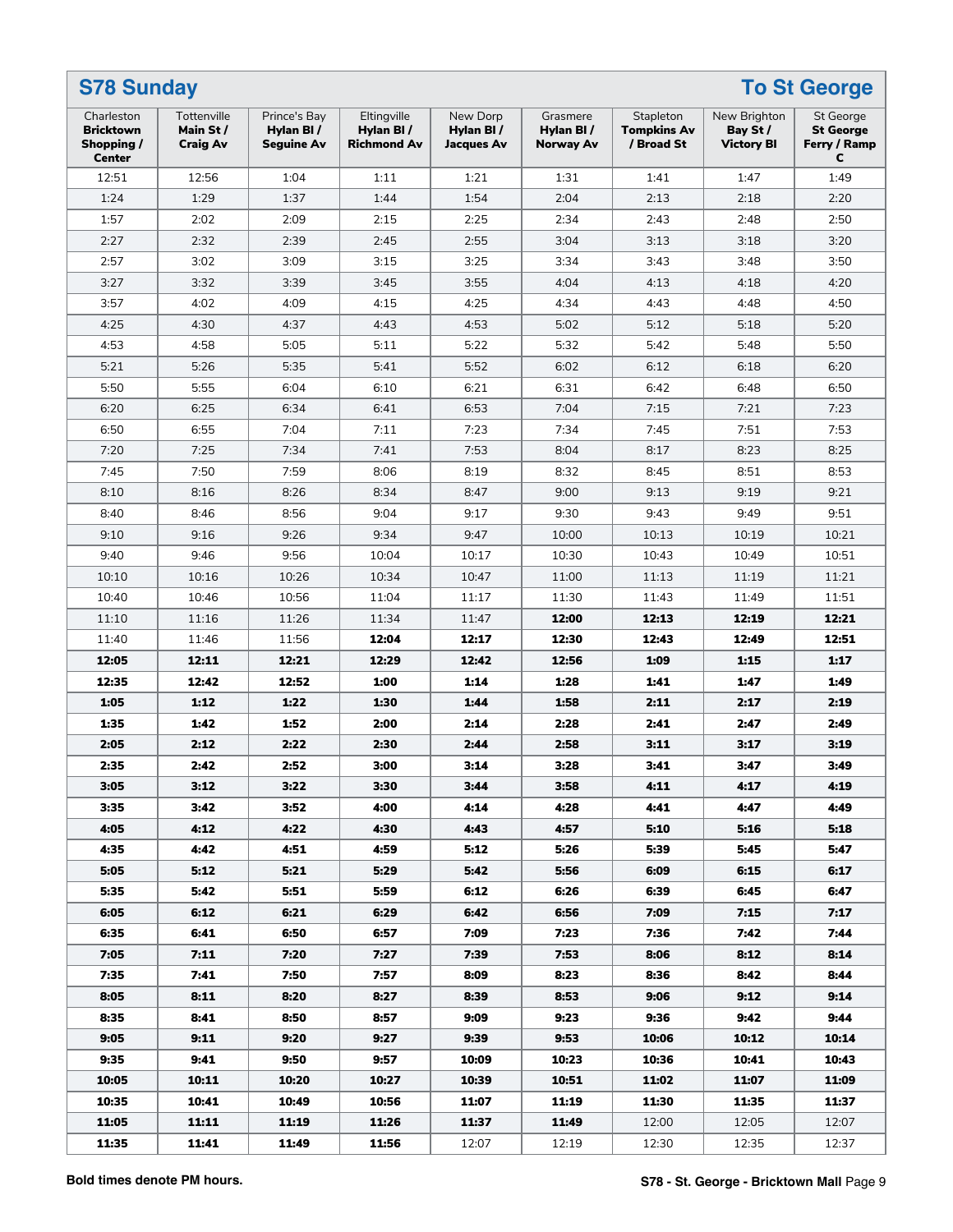| Charleston<br><b>Bricktown</b><br>Shopping/<br>Center | Tottenville<br>Main St/<br>Craig Av | Prince's Bay<br>Hylan BI/<br><b>Sequine Av</b> | Eltingville<br>Hylan BI/<br><b>Richmond Av</b> | New Dorp<br>Hylan BI/<br>Jacques Av | Grasmere<br>Hylan BI/<br>Norway Av | Stapleton<br><b>Tompkins Av</b><br>' Broad St | New Brighton<br>Bay St /<br><b>Victory BI</b> | St George<br><b>St George</b><br>Ferry / Ramp |
|-------------------------------------------------------|-------------------------------------|------------------------------------------------|------------------------------------------------|-------------------------------------|------------------------------------|-----------------------------------------------|-----------------------------------------------|-----------------------------------------------|
| 12:15                                                 | 12:21                               | 12:29                                          | 12:36                                          | 12:47                               | 12:59                              | 1:10                                          | 1:15                                          | 1:17                                          |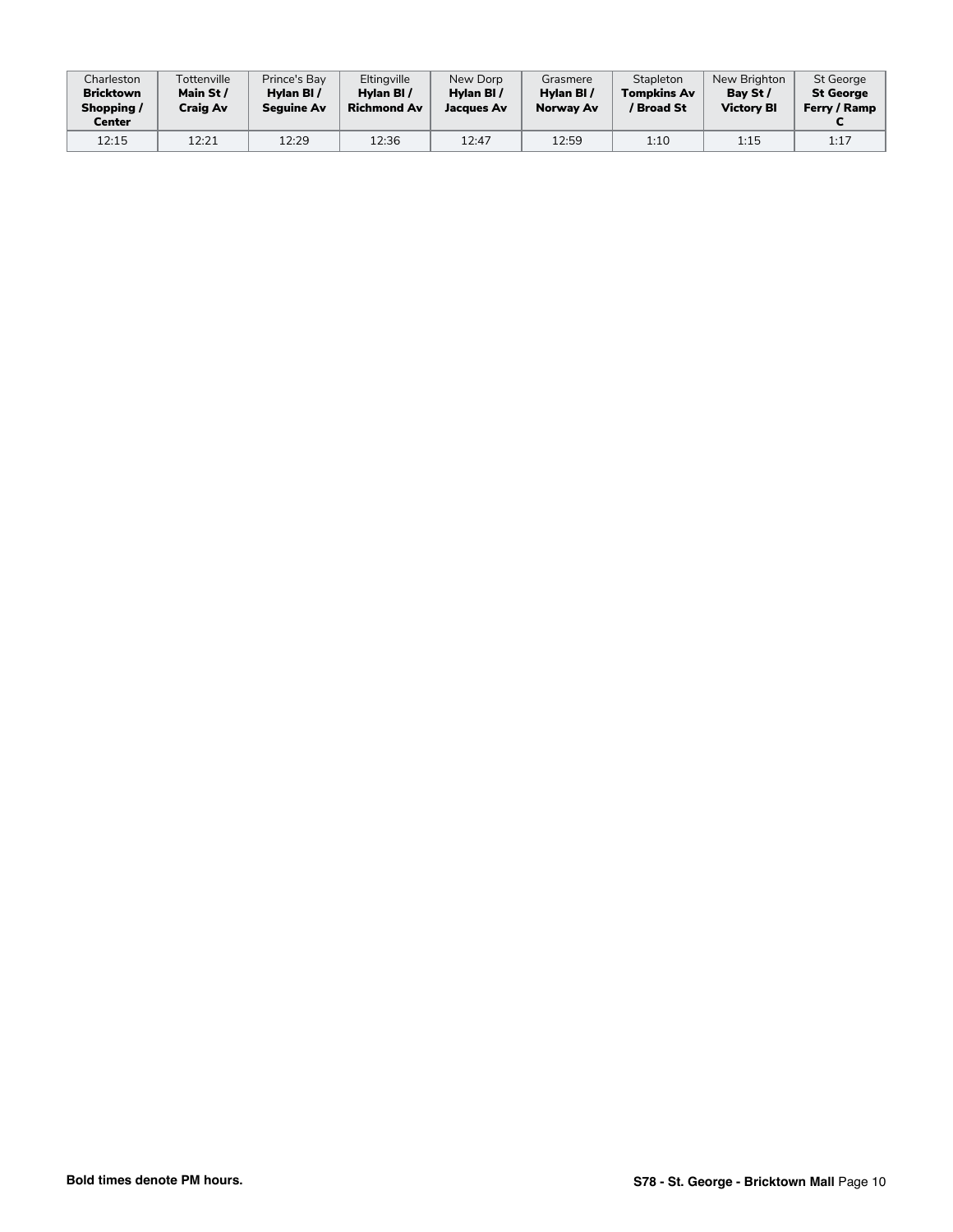| <b>To Bricktown Mall</b><br><b>S78 Sunday</b>                           |                                                        |                                                  |                                                |                         |                                          |                                                |                                            |                                         |                                             |                                                             |
|-------------------------------------------------------------------------|--------------------------------------------------------|--------------------------------------------------|------------------------------------------------|-------------------------|------------------------------------------|------------------------------------------------|--------------------------------------------|-----------------------------------------|---------------------------------------------|-------------------------------------------------------------|
| <b>St George</b><br><b>St George</b><br>Ferry /<br>Ramp C<br><b>S78</b> | New<br><b>Brighton</b><br>Victory BI/<br><b>Bay St</b> | Stapleton<br><b>Tompkins</b><br>Av / Broad<br>St | Concord<br>Hylan BI/<br><b>Narrows</b><br>Rd S | Hylan BI/<br>Steuben St | Grasmere<br>Hylan BI/<br><b>Clove Rd</b> | New Dorp<br>Hylan BI/<br><b>New Dorp</b><br>La | Eltingville<br>Hylan BI/<br>Richmond<br>Av | Prince's Bay<br>Hylan BI/<br>Seguine Av | Tottenville<br><b>Amboy Rd</b><br>/ Main St | Charleston<br><b>Bricktown</b><br><b>Shopping</b><br>Center |
| 2:00                                                                    | 2:02                                                   | 2:08                                             | 2:15                                           | 2:18                    | 2:19                                     | 2:28                                           | 2:37                                       | 2:43                                    | 2:51                                        | 2:59                                                        |
| 2:30                                                                    | 2:32                                                   | 2:37                                             | 2:42                                           | 2:45                    | 2:46                                     | 2:55                                           | 3:05                                       | 3:11                                    | 3:19                                        | 3:27                                                        |
| 3:00                                                                    | 3:02                                                   | 3:07                                             | 3:12                                           | 3:15                    | 3:16                                     | 3:25                                           | 3:35                                       | 3:41                                    | 3:49                                        | 3:57                                                        |
| 3:30                                                                    | 3:32                                                   | 3:37                                             | 3:42                                           | 3:45                    | 3:46                                     | 3:55                                           | 4:05                                       | 4:11                                    | 4:19                                        | 4:27                                                        |
| 4:00                                                                    | 4:02                                                   | 4:07                                             | 4:12                                           | 4:15                    | 4:16                                     | 4:25                                           | 4:35                                       | 4:41                                    | 4:49                                        | 4:57                                                        |
| 4:30                                                                    | 4:32                                                   | 4:37                                             | 4:42                                           | 4:45                    | 4:46                                     | 4:55                                           | 5:05                                       | 5:11                                    | 5:19                                        | 5:27                                                        |
| 5:00                                                                    | 5:02                                                   | 5:07                                             | 5:12                                           | 5:15                    | 5:16                                     | 5:25                                           | 5:35                                       | 5:41                                    | 5:49                                        | 5:55                                                        |
| 5:30                                                                    | 5:32                                                   | 5:37                                             | 5:44                                           | 5:47                    | 5:48                                     | 5:59                                           | 6:10                                       | 6:16                                    | 6:24                                        | 6:30                                                        |
| 6:00                                                                    | 6:02                                                   | 6:07                                             | 6:14                                           | 6:17                    | 6:18                                     | 6:29                                           | 6:40                                       | 6:46                                    | 6:54                                        | 7:00                                                        |
| 6:30                                                                    | 6:32                                                   | 6:37                                             | 6:44                                           | 6:47                    | 6:48                                     | 6:59                                           | 7:10                                       | 7:16                                    | 7:24                                        | 7:30                                                        |
| 7:00                                                                    | 7:02                                                   | 7:08                                             | 7:16                                           | 7:20                    | 7:21                                     | 7:34                                           | 7:46                                       | 7:54                                    | 8:03                                        | 8:09                                                        |
| 7:30                                                                    | 7:32                                                   | 7:39                                             | 7:47                                           | 7:51                    | 7:52                                     | 8:06                                           | 8:18                                       | 8:26                                    | 8:35                                        | 8:41                                                        |
| 8:00                                                                    | 8:02                                                   | 8:09                                             | 8:17                                           | 8:21                    | 8:22                                     | 8:36                                           | 8:48                                       | 8:56                                    | 9:05                                        | 9:11                                                        |
| 8:30                                                                    | 8:32                                                   | 8:39                                             | 8:47                                           | 8:51                    | 8:52                                     | 9:06                                           | 9:18                                       | 9:26                                    | 9:35                                        | 9:42                                                        |
| 9:00                                                                    | 9:02                                                   | 9:09                                             | 9:17                                           | 9:21                    | 9:22                                     | 9:36                                           | 9:48                                       | 9:56                                    | 10:07                                       | 10:14                                                       |
| 9:30                                                                    | 9:32                                                   | 9:39                                             | 9:47                                           | 9:51                    | 9:52                                     | 10:06                                          | 10:18                                      | 10:26                                   | 10:37                                       | 10:44                                                       |
| 10:00                                                                   | 10:02                                                  | 10:09                                            | 10:17                                          | 10:21                   | 10:22                                    | 10:36                                          | 10:48                                      | 10:56                                   | 11:07                                       | 11:14                                                       |
| 10:30                                                                   | 10:32                                                  | 10:39                                            | 10:47                                          | 10:51                   | 10:52                                    | 11:06                                          | 11:18                                      | 11:26                                   | 11:37                                       | 11:44                                                       |
| 11:00                                                                   | 11:02                                                  | 11:09                                            | 11:17                                          | 11:21                   | 11:22                                    | 11:36                                          | 11:48                                      | 11:56                                   | 12:07                                       | 12:14                                                       |
| 11:30                                                                   | 11:32                                                  | 11:39                                            | 11:47                                          | 11:51                   | 11:52                                    | 12:06                                          | 12:18                                      | 12:26                                   | 12:37                                       | 12:44                                                       |
| 12:00                                                                   | 12:02                                                  | 12:09                                            | 12:17                                          | 12:21                   | 12:22                                    | 12:36                                          | 12:48                                      | 12:56                                   | 1:07                                        | 1:14                                                        |
| 12:30                                                                   | 12:32                                                  | 12:39                                            | 12:47                                          | 12:51                   | 12:52                                    | 1:06                                           | 1:18                                       | 1:26                                    | 1:37                                        | 1:44                                                        |
| 1:00                                                                    | 1:02                                                   | 1:09                                             | 1:17                                           | 1:21                    | 1:22                                     | 1:36                                           | 1:48                                       | 1:56                                    | 2:07                                        | 2:14                                                        |
| 1:30                                                                    | 1:32                                                   | 1:39                                             | 1:47                                           | 1:51                    | 1:52                                     | 2:06                                           | 2:18                                       | 2:26                                    | 2:37                                        | 2:44                                                        |
| 2:00                                                                    | 2:02                                                   | 2:09                                             | 2:17                                           | 2:21                    | 2:22                                     | 2:36                                           | 2:48                                       | 2:56                                    | 3:07                                        | 3:14                                                        |
| 2:30                                                                    | 2:32                                                   | 2:39                                             | 2:47                                           | 2:51                    | 2:52                                     | 3:06                                           | 3:18                                       | 3:26                                    | 3:37                                        | 3:44                                                        |
| 3:00                                                                    | 3:02                                                   | 3:09                                             | 3:17                                           | 3:21                    | 3:22                                     | 3:36                                           | 3:48                                       | 3:56                                    | 4:07                                        | 4:14                                                        |
| 3:30                                                                    | 3:32                                                   | 3:39                                             | 3:47                                           | 3:51                    | 3:52                                     | 4:06                                           | 4:18                                       | 4:26                                    | 4:36                                        | 4:43                                                        |
| 4:00                                                                    | 4:02                                                   | 4:09                                             | 4:17                                           | 4:21                    | 4:22                                     | 4:34                                           | 4:46                                       | 4:54                                    | 5:04                                        | 5:11                                                        |
| 4:30                                                                    | 4:32                                                   | 4:39                                             | 4:47                                           | 4:51                    | 4:52                                     | 5:04                                           | 5:16                                       | 5:24                                    | 5:34                                        | 5:41                                                        |
| 5:00                                                                    | 5:02                                                   | 5:09                                             | 5:17                                           | 5:21                    | 5:22                                     | 5:34                                           | 5:46                                       | 5:54                                    | 6:04                                        | 6:11                                                        |
| 5:30                                                                    | 5:32                                                   | 5:39                                             | 5:47                                           | 5:51                    | 5:52                                     | 6:04                                           | 6:16                                       | 6:24                                    | 6:34                                        | 6:41                                                        |
| 6:00                                                                    | 6:02                                                   | 6:09                                             | 6:17                                           | 6:21                    | 6:22                                     | 6:34                                           | 6:46                                       | 6:54                                    | 7:04                                        | 7:11                                                        |
| 6:30                                                                    | 6:32                                                   | 6:39                                             | 6:47                                           | 6:51                    | 6:52                                     | 7:04                                           | 7:16                                       | 7:24                                    | 7:34                                        | 7:40                                                        |
| 7:00                                                                    | 7:02                                                   | 7:09                                             | 7:17                                           | 7:21                    | 7:22                                     | 7:34                                           | 7:45                                       | 7:52                                    | 8:02                                        | 8:08                                                        |
| 7:30                                                                    | 7:32                                                   | 7:39                                             | 7:47                                           | 7:51                    | 7:52                                     | 8:04                                           | 8:15                                       | 8:22                                    | 8:32                                        | 8:38                                                        |
| 8:00                                                                    | 8:02                                                   | 8:09                                             | 8:17                                           | 8:21                    | 8:22                                     | 8:34                                           | 8:45                                       | 8:52                                    | 9:02                                        | 9:08                                                        |
| 8:30                                                                    | 8:32                                                   | 8:39                                             | 8:47                                           | 8:51                    | 8:52                                     | 9:04                                           | 9:15                                       | 9:22                                    | 9:32                                        | 9:39                                                        |
| 9:00                                                                    | 9:02                                                   | 9:09                                             | 9:17                                           | 9:21                    | 9:22                                     | 9:34                                           | 9:45                                       | 9:52                                    | 10:01                                       | 10:08                                                       |
| 9:30                                                                    | 9:32                                                   | 9:39                                             | 9:46                                           | 9:49                    | 9:50                                     | 10:01                                          | 10:12                                      | 10:19                                   | 10:28                                       | 10:35                                                       |
| 10:00                                                                   | 10:02                                                  | 10:09                                            | 10:16                                          | 10:19                   | 10:20                                    | 10:31                                          | 10:40                                      | 10:46                                   | 10:55                                       | 11:02                                                       |
| 10:30                                                                   | 10:32                                                  | 10:39                                            | 10:46                                          | 10:49                   | 10:50                                    | 11:01                                          | 11:10                                      | 11:16                                   | 11:25                                       | 11:32                                                       |
| 11:00                                                                   | 11:02                                                  | 11:09                                            | 11:16                                          | 11:19                   | 11:20                                    | 11:31                                          | 11:40                                      | 11:46                                   | 11:55                                       | 12:02                                                       |
| 11:30                                                                   | 11:32                                                  | 11:39                                            | 11:46                                          | 11:49                   | 11:50                                    | 12:01                                          | 12:10                                      | 12:16                                   | 12:25                                       | 12:32                                                       |
| 12:00                                                                   | 12:02                                                  | 12:09                                            | 12:16                                          | 12:19                   | 12:20                                    | 12:31                                          | 12:40                                      | 12:46                                   | 12:55                                       | 1:02                                                        |
| 12:30                                                                   | 12:32                                                  | 12:39                                            | 12:46                                          | 12:49                   | 12:50                                    | 1:01                                           | 1:10                                       | 1:16                                    | 1:25                                        | 1:32                                                        |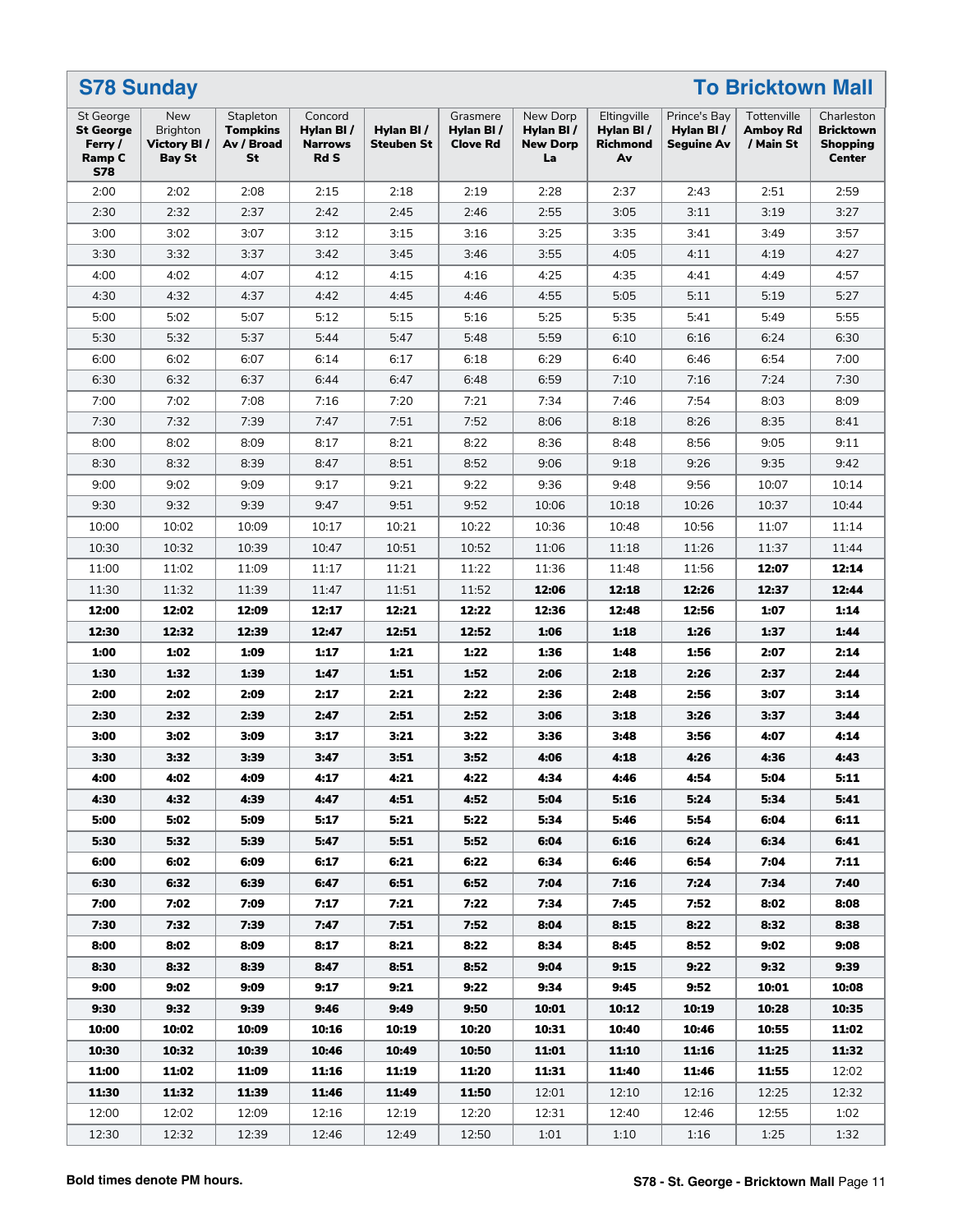| St George<br><b>St George</b><br>Ferry /<br>Ramp C<br><b>S78</b> | <b>New</b><br><b>Brighton</b><br>Victory BI/<br><b>Bay St</b> | Stapleton<br>Tompkins<br>Av / Broad<br>St | Concord<br>Hylan BI/<br><b>Narrows</b><br><b>Rd S</b> | Hylan BI/<br><b>Steuben St</b> | Grasmere<br>Hylan BI/<br><b>Clove Rd</b> | New Dorp<br>Hylan BI/<br><b>New Dorp</b><br>La | Eltingville<br>Hylan BI/<br><b>Richmond</b><br>Av | Prince's Bay<br>Hylan BI/<br><b>Sequine Av</b> | Tottenville<br><b>Amboy Rd</b><br>/ Main St | Charleston<br><b>Bricktown</b><br><b>Shopping</b><br>Center |
|------------------------------------------------------------------|---------------------------------------------------------------|-------------------------------------------|-------------------------------------------------------|--------------------------------|------------------------------------------|------------------------------------------------|---------------------------------------------------|------------------------------------------------|---------------------------------------------|-------------------------------------------------------------|
| 1:00                                                             | 1:02                                                          | 1:09                                      | 1:16                                                  | 1:19                           | 1:20                                     | 1:31                                           | 1:40                                              | 1:46                                           | 1:55                                        | 2:02                                                        |
| 1:30                                                             | 1:32                                                          | 1:39                                      | 1:46                                                  | 1:49                           | 1:50                                     | 2:01                                           | 2:10                                              | 2:16                                           | 2:25                                        | 2:32                                                        |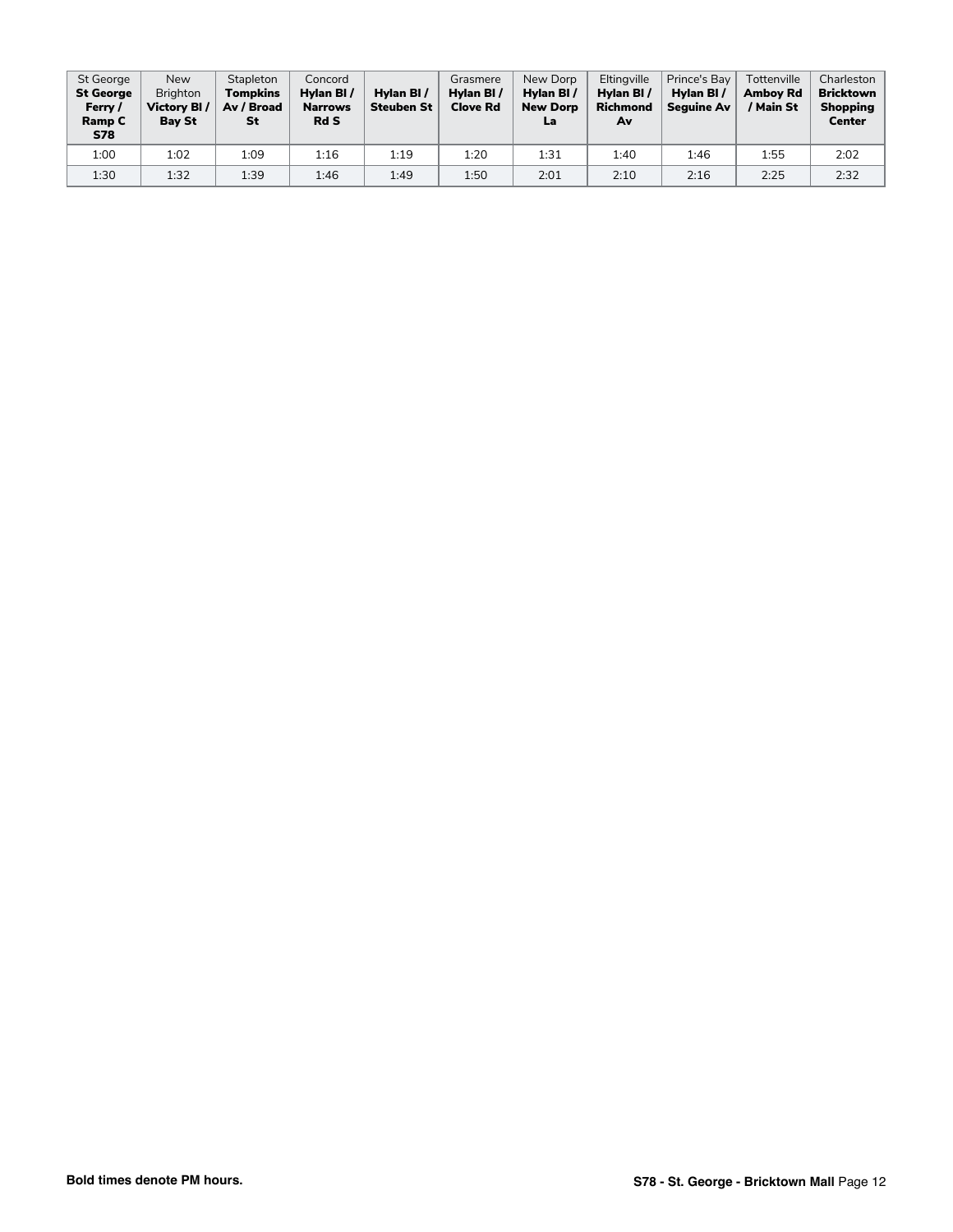



St. George - Bricktown Mall via Hylan Blvd Local Service

Effective June 26, 2022

For accessible subway stations, travel directions and other information: **Visit www.mta.info or call us at 511**



| <b>S78 MAP LEGEND</b>                                     |                                        |  |
|-----------------------------------------------------------|----------------------------------------|--|
| Local/Limited/SBS Bus Transfers: shown in bold blue type. |                                        |  |
| <b>I</b> Terminal                                         | Supplemental Service                   |  |
| <b>MTA SIR Railway Station</b>                            | School Days (early AM<br>and early PM) |  |
| • Point of Interest                                       |                                        |  |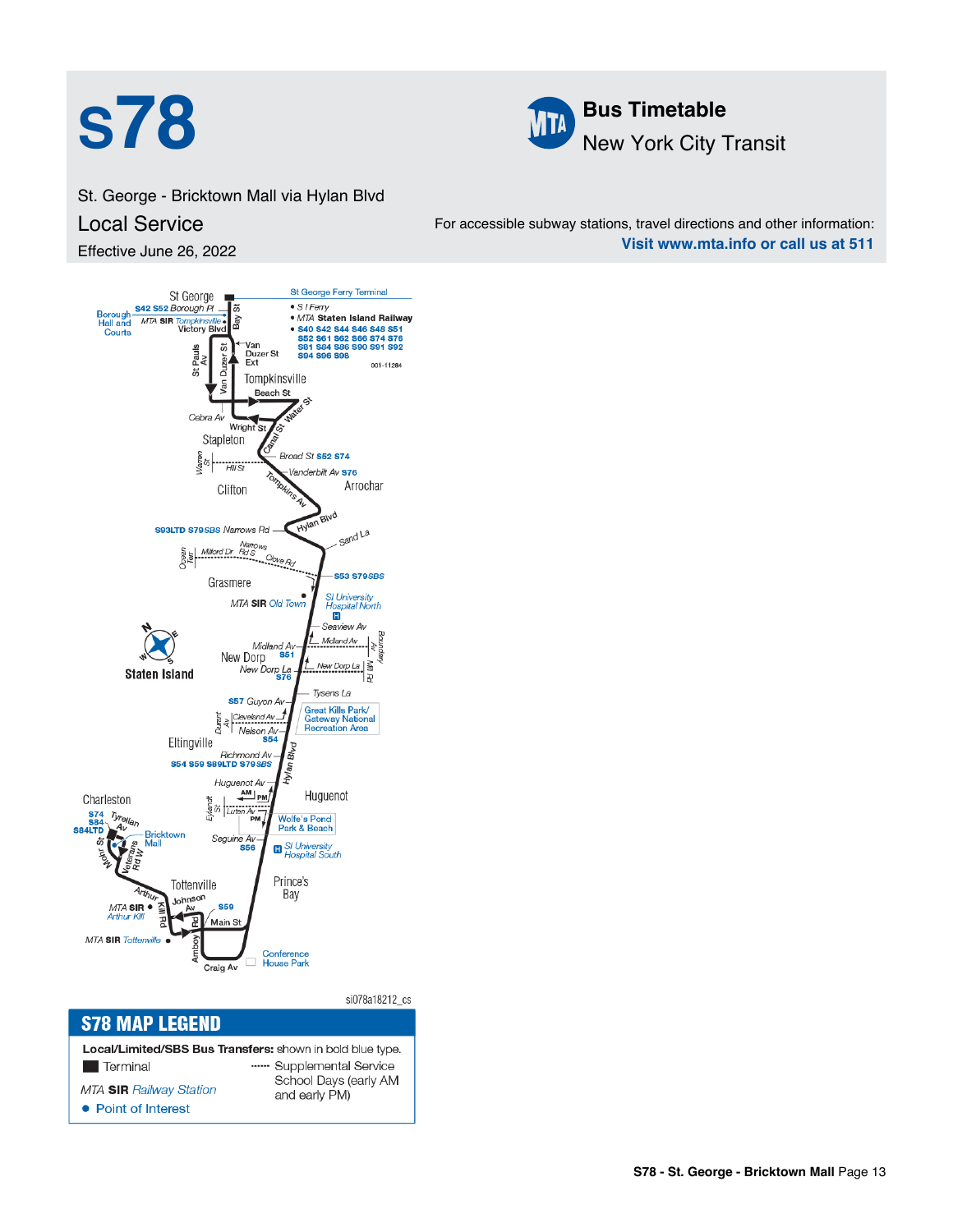**Fares** – MetroCard® is accepted for all MTA New York City trains (including Staten Island Railway - SIR), and, local, Limited-Stop and +SelectBusService buses (at MetroCard fare collection machines). Express buses only accept 7- Day Express Bus Plus MetroCard or Pay-Per-Ride MetroCard. All of our buses and +SelectBusService Coin Fare Collector machines accept exact fare in coins. Dollar bills, pennies, and half-dollar coins are not accepted. OMNY is the MTA's new fare payment system. Use your contactless card or smart device to pay the fare on buses and subways. Visit omny.info for details of the rollout.

**Free Transfers** – Unlimited Ride MetroCard permits free transfers to all but our express buses (between subway and local bus, local bus and local bus etc.) Pay-Per-Ride MetroCard allows one free transfer of equal or lesser value if you complete your transfer within two hours of the time you pay your full fare with the same MetroCard. If you pay your local bus fare with coins, ask for a free electronic paper transfer to use on another local bus.

**Reduced-Fare Benefits** – You are eligible for reduced-fare benefits if you are at least 65 years of age or have a qualifying disability. Benefits are available (except on peak-hour express buses) with proper identification, including Reduced-Fare MetroCard or Medicare card.

**Children** – The subway, SIR, local, Limited-Stop, and +SelectBusService buses permit up to three children, 44 inches tall and under to ride free when accompanied by an adult paying full fare.

**Terms and Conditions** – Fares and MetroCard use are subject to applicable tariffs and conditions of use.

## **Bus Operator Apple Award**

If you think your bus operator deserves an Apple Award--our special recognition for this service, courtesy and professionalism-- go to mta.info/customer-feedback or call 511 and give us the badge or bus number.

## **Holiday Service 2022**

**Reduced weekday service operates on:** Martin Luther King Day\*, Day After Thanksgiving\*.

**Saturday service operates on:** Presidents Day\*, Independence Day, Dec 26.

**Sunday service operates on:** Memorial Day, Labor Day, Thanksgiving Day, Christmas Day+, New Years Day+.

\* Special schedules for these days will be available at [mta.info](https://new.mta.info/) for express routes only.

+ Service information for the day preceding this holiday or holiday weekend will be provided on [mta.info](https://new.mta.info/), and on service notices posted on buses.

Information in this timetable is subject to change without notice. Traffic conditions and weather can affect running time.

| <b>Travel Help and Information</b>                            | <b>IF YOU SEE</b><br><b>SOMETHING, SAY</b><br><b>SOMETHING.</b>                                                |
|---------------------------------------------------------------|----------------------------------------------------------------------------------------------------------------|
| <b>One MTA</b><br>511<br>One Number.<br>Call 511 and say MTA. | <b>Be suspicious of</b><br>anything<br>unattended.<br>Tell a cop, an MTA<br>employee or call<br>1-888-692-7233 |
| TTY/TDD users only 711                                        | (1-888-NYC-SAFE).                                                                                              |
| <b>Online:</b> www.mta.info                                   |                                                                                                                |

**Filing a Title VI Complaint** – MTA New York City Transit ("NYC Transit") and<br>MTA Bus Company are committed to providing non-discriminatory service to<br>ensure that no person is excluded from participation in, or denied the

To request more information about Title VI or to submit a written complaint if you believe that you have been subjected to discrimination, you may contact NYC<br>Transit's Office of Equal Employment Opportunity, 130 Livingston Street, 3rd Floor,<br>Brooklyn, NY 11201.

In addition to your right to file a complaint with NYC Transit and MTA Bus<br>Company, you have the right to file a Title VI complaint with the U.S. Department<br>of Transportation, Federal Transit Administration, Office of Civi